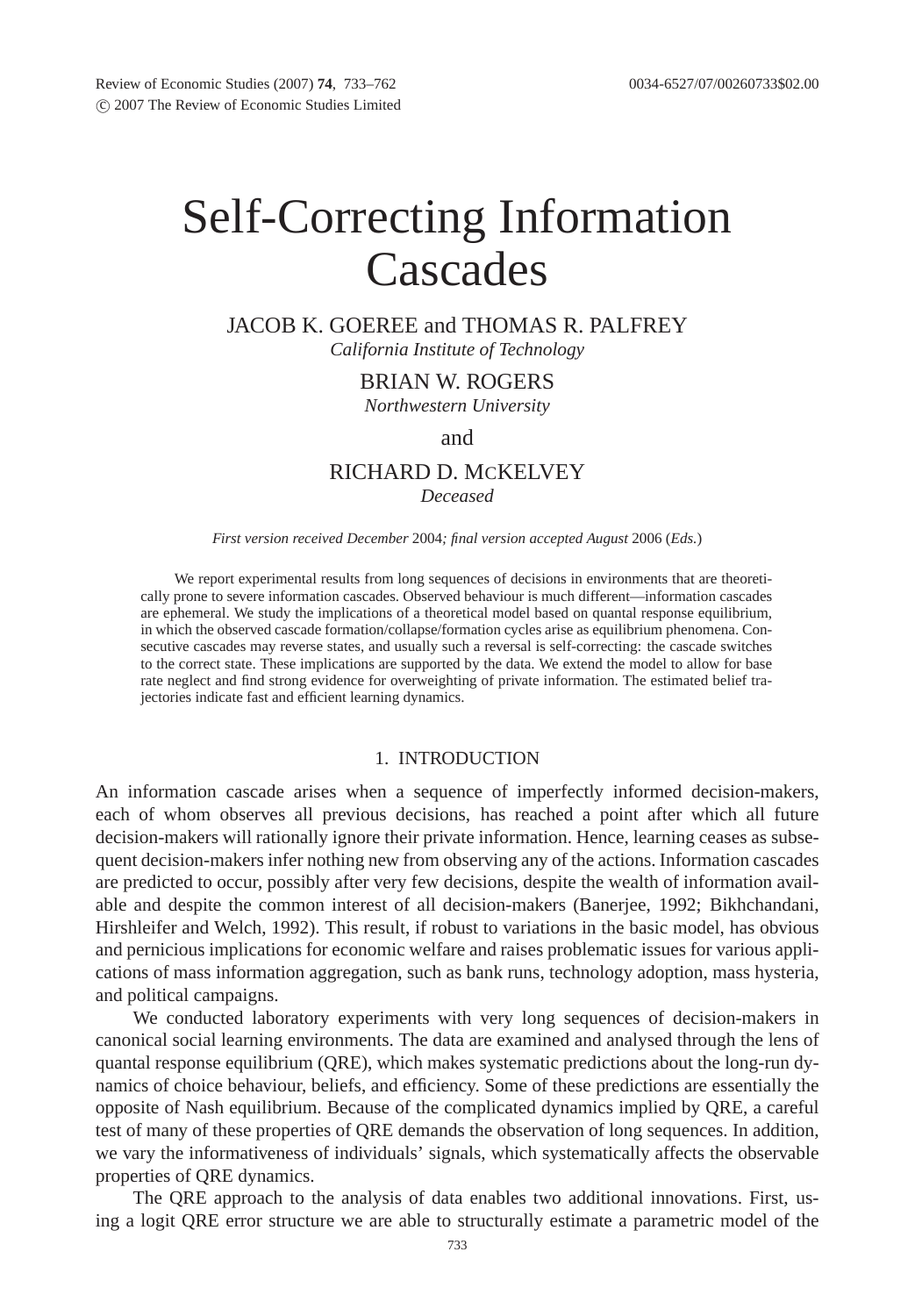| TABLE 1                                      |  |
|----------------------------------------------|--|
| Percentages of (broken) cascades in our data |  |

|                                     |      | $q = 5/9$         |        | $q = 6/9$ |  |  |  |  |  |
|-------------------------------------|------|-------------------|--------|-----------|--|--|--|--|--|
|                                     |      | $T = 20$ $T = 40$ | $T=20$ | $T=40$    |  |  |  |  |  |
| Number of sequences                 | 116  | 56                | 90     | 60        |  |  |  |  |  |
| Percentage with pure cascades (%)   | 4.3  | 0.0               | 13.3   | 13.3      |  |  |  |  |  |
| Percentage without cascades (%)     | 0.0  | 0.0               | $0-0$  | 0.0       |  |  |  |  |  |
| Percentage with broken cascades (%) | 95.7 | 100.0             | 86.7   | $86-7$    |  |  |  |  |  |

base rate fallacy (QRE–BRF) and a cognitive hierarchy (CH) model of strategic sophistication. The existence and magnitude of judgement fallacies in these environments has important systematic implications about efficiency and dynamics. Second, this structural estimation approach yields estimates of the entire trajectory of public beliefs, for each sequence in the experiment. That is, the belief dynamics can be estimated indirectly without eliciting beliefs from the decision-makers.

We use the simplest possible social learning environment in our experiment because QRE makes especially crisp predictions in these environments, enabling relatively straightforward tests of the predictions while at the same time simplifying the structural estimation procedure. There are two equally likely states of nature, two signals, two actions, and *T* decision-makers. Nature moves first and chooses a state and then reveals to each decision-maker a private signal about the state. The probability a decision-maker receives a correct signal is  $q > 1/2$  in both states of the world. Decision-makers choose sequentially, with each decision-maker observing all previous actions (and her private signal). A decision-maker receives a pay-off of 1 if she chooses the correct action and 0 otherwise. In this environment, learning never progresses very far in a Nash equilibrium. In fact, regardless of *T* , the equilibrium beliefs of all decision-makers are confined to an interval centred around 1/2.

The need for an alternative theory of behaviour in these environments is obvious from looking at data from short decision sequences, such as those reported in Anderson and Holt (AH)  $(1997).$ <sup>1</sup> In that experiment, cascades are observed; however, some action choices are inconsistent with Nash equilibrium given the realized signals, and many subjects exhibit such behaviour. For example, Anderson and Holt (1997) observe that in their experiment with  $q = 2/3$  and  $T = 6$ , more than 25% of the time subjects make a choice against the cascade after receiving a contradictory signal. And nearly 5% of subjects who receive a signal consistent with the cascade choose the opposite action. Such deviations become even more pronounced in the experiments reported below where we vary the signal precision,  $q = 5/9$  and  $q = 6/9$ , and the number of decisionmakers,  $T = 20$  and  $T = 40$ . With this many decision-makers, we should observe cascades arising in 100% of the sequences according to the theoretical model of Bikhchandani *et al.* (1992). However, with  $T = 40$ , for instance, a cascade arises and persists in only eight out of 116 sequences  $(< 7\%)$ .

Table 1 gives an illustration of a few ways that the standard theory fares badly. At a minimum, a plausible theory should explain two systematic features of the data. First, off-the-Nash-equilibrium-path actions occur with significant probability. The theory as it stands does not place adequate restrictions off the equilibrium path. Second, deviations from equilibrium are systematic, indicating that such behaviour is informative! Why? Because going off the equilibrium path (*i.e.* choosing an action opposite to the cascade) happens much more frequently

1. Indeed AH use a recursive version of logit equilibrium to describe their data.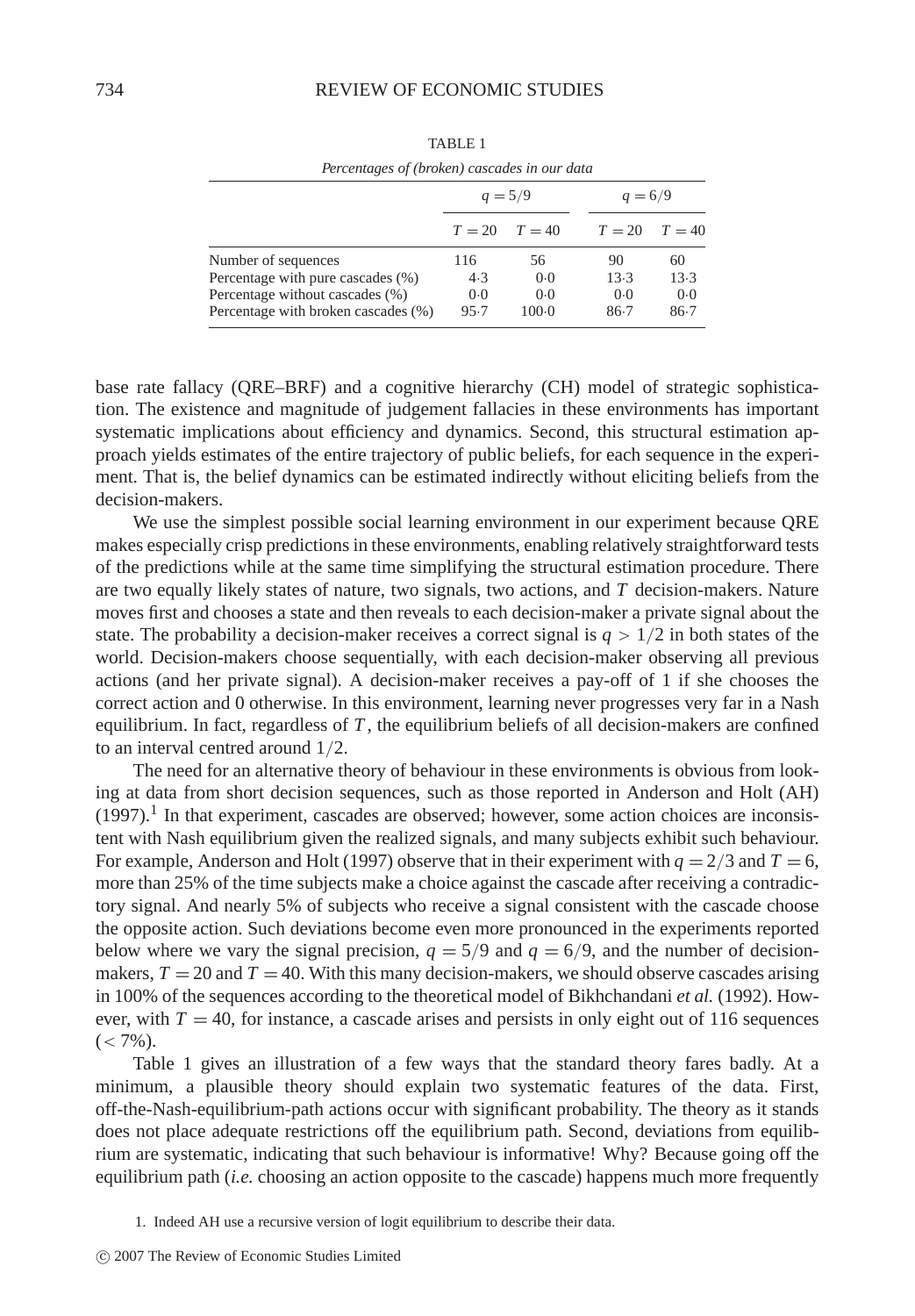|           |                                                | $T=20$                      |                            |                                                | $T=40$                         |                            |
|-----------|------------------------------------------------|-----------------------------|----------------------------|------------------------------------------------|--------------------------------|----------------------------|
| $q = 5/9$ | Decision\Signal<br>Don't Break<br><b>Break</b> | Confirming<br>48.5%<br>3.1% | Contrary<br>26.7%<br>21.7% | Decision\Signal<br>Don't Break<br><b>Break</b> | Confirming<br>45.0%<br>$7.0\%$ | Contrary<br>23.5%<br>24.5% |
|           | $#Obs = 1305$                                  |                             |                            | $#Obs = 1234$                                  |                                |                            |
| $q = 6/9$ | Decision\Signal<br>Don't Break<br><b>Break</b> | Confirming<br>53.2%<br>2.4% | Contrary<br>28.2%<br>16.2% | Decision\Signal<br>Don't Break<br><b>Break</b> | Confirming<br>59.8%<br>1.6%    | Contrary<br>31.4%<br>7.2%  |
|           | $#Obs = 1080$                                  |                             |                            | $#Obs = 1923$                                  |                                |                            |

TABLE 2 *Frequency of confirmatory/contrary signals when cascades are (not) broken*

*Notes*: Obs, observation.

if the player received a signal contradicting the cascade choices, see Table 2. Indeed, when a break occurs, the observed frequency with which the received signal was contradictory is 83%.<sup>2</sup> This should come as no surprise as a deviation following a confirmatory signal is a worse deviation (*e.g.* in terms of expected pay-offs and also intuitively) than a deviation following a contradictory signal.

The introduction of a random component in QRE ensures that all paths can be reached with positive probability, so Bayes' rule places restrictions on future rational inferences and behaviour when a deviation from a cascade occurs. Deviations from optimal play occur according to a statistical process, and players take these deviations into account when making inferences and decisions. Moreover, deviations or mistakes are pay-off dependent in the sense that the likelihood of a mistake is inversely related to its cost.3

In this paper, we demonstrate that QRE predicts the temporary and self-correcting nature of cascades and also predicts several features of the long-run dynamics, as a function of signal informativeness. QRE predicts that with an infinite horizon, the true state will be revealed with probability 1, that is, learning is complete. While no finite experiment can formally test this prediction, our ability to structurally estimate public beliefs with QRE allows us to draw inferences about the rate at which beliefs are converging to full revelation.4

Following the pioneering paper of Anderson and Holt (1997), there have been a number of studies exploring different questions related to information cascades. Hung and Plott (2001) replicate the original findings and also explore information aggregation in a voting mechanism. Çelen and Kariv (2004) differentiate between information cascades and herds. Huck and Oechssler (2000), Nöth and Weber (2003), Oberhammer and Stiehler (2003), and Dominitz and Hung (2004) explore whether decision-makers are following Bayes' rule in their updating process and find evidence that Bayes' rule is systematically violated. Some of the other extensions involve cascades in networks (Choi, Gale and Kariv, 2005), the effect of advice (Çelen, Kariv and Schotter, 2005), costly signals (Kübler and Weizsäcker, 2004), and herd behaviour in stock markets (Cipriani and Guarino, 2005; Drehmann *et al.*, 2005). The negative relationship between the duration of a cascade and the probability of collapse is demonstrated in Kübler and Weizsäcker

2. When averaged over the four treatments. In the  $(q = \frac{5}{9}, T = 20)$ ,  $(q = \frac{5}{9}, T = 40)$ ,  $(q = \frac{6}{9}, T = 20)$ , and  $(q = \frac{6}{9}, T = 40)$  treatments, the numbers are 87%, 78%, 87%, and 82% respectively.

3. We only consider *monotone* QRE, where choice probabilities are monotone in expected utilities, see McKelvey and Palfrey (1995, 1998) and Goeree, Holt and Palfrey (2005).

<sup>4.</sup> Longer sequences of decisions could possibly be obtained from an Internet experiment, where agents are successively invited to participate (see Drehmann, Oechssler and Roider, 2005).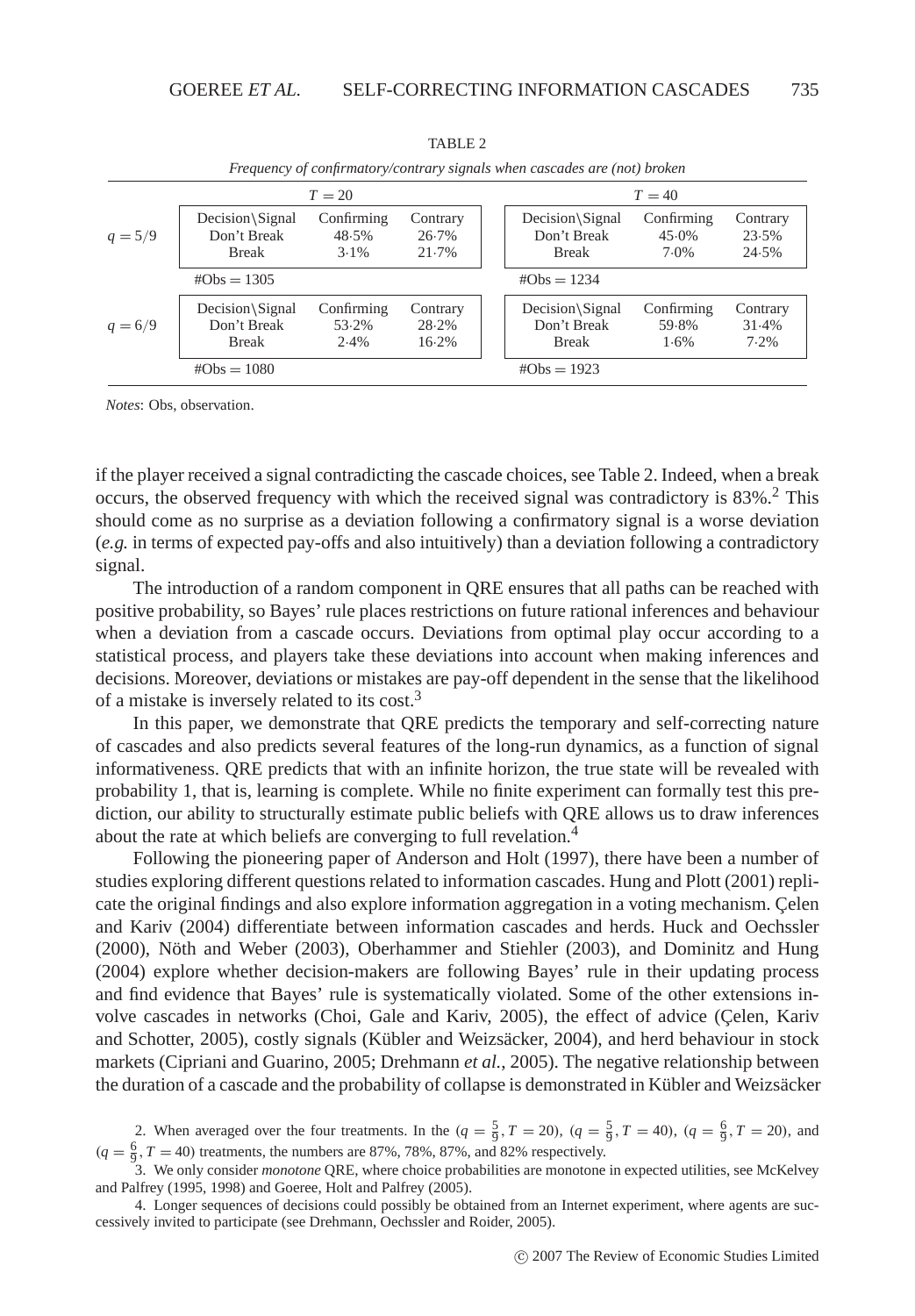(2005) across several different studies and is consistent with our own findings and with the predictions of the QRE model.

The remainder of the paper is organized as follows. Section 2 describes the basic model and presents the main theoretical properties of QRE dynamics, which deliver hypotheses that are directly testable with data from our experiment. Section 3 explains the experimental design. Section 4 contains a descriptive analysis of the data, focusing on cascade dynamics and choice behaviour. Section 5 presents an econometric analysis of the basic model and extensions that better explain the data. Section 6 discusses the belief dynamics implied by the structural estimation and the resulting efficiency properties of the data. The Appendix contains proofs.

#### 2. THE BASIC MODEL

There is a finite set  $\mathcal{T} = \{1, 2, ..., T\}$  of agents who sequentially choose between one of the two alternatives, *A* and *B*. Agent *t* chooses at time *t*, and let  $c_t \in \{A, B\}$  denote agent *t*'s choice. One of the alternatives is selected by nature as "correct", and an agent receives a pay-off of 1 only when she selects this alternative, otherwise she gets 0. The correct alternative (or state of the world), denoted by  $\omega \in \{A, B\}$ , is unknown to the agents who have common prior beliefs that  $\omega = A$  or  $\omega = B$  with probability  $\frac{1}{2}$ . Further, they receive conditionally independent private signals  $s_t$  regarding the better alternative. If  $\omega = A$  then  $s_t = a$  with probability  $q \in (\frac{1}{2}, 1)$  and  $s_t = b$  with probability 1−*q*. Likewise, when  $\omega = B$ ,  $s_t = b$  with probability *q* and  $s_t = a$  with probability 1−*q*.

We will be concerned with the evolution of agents' beliefs and how these beliefs co-evolve with actions. Agent *t* observes the actions of all her predecessors, but not their signals. Thus a history  $H_t$  for agent *t* is simply a sequence  $\{c_1, \ldots, c_{t-1}\}$  of choices by agents  $1, \ldots, t-1$ , with  $H_1 = \emptyset$ . Agents care about the history only to the extent that it is informative about which alternative is correct. So, let  $p_t \equiv P(\omega = A \mid H_t)$  denote the (common knowledge) posterior belief that *A* is correct given the choice history  $H_t$ , with  $p_1 = \frac{1}{2}$ , the initial prior. We first determine agent *t*'s private posterior beliefs given the public beliefs  $p_t$  and given her signal  $s_t$ . Applying Bayes' rule shows that if  $s_t = a$ , agent *t* believes that alternative *A* is correct with probability

$$
\pi_t^a(p_t) \equiv P(\omega = A \mid H_t, s_t = a) = \frac{q p_t}{q p_t + (1 - q)(1 - p_t)}.
$$
\n(2.1)

Likewise,

$$
\pi_t^b(p_t) \equiv P(\omega = A \mid H_t, s_t = b) = \frac{(1-q)p_t}{(1-q)p_t + q(1-p_t)}
$$
(2.2)

is the probability with which agent *t* believes that *A* is correct if her private signal is  $s_t = b$ . A direct computation verifies that  $\pi_t^a(p_t) > p_t > \pi_t^b(p_t)$  for all  $0 < p_t < 1$ . In other words, for any interior public belief, an agent believes more strongly that  $\omega = A$  after observing an *a* signal than after observing a *b* signal.

#### 2.1. *Nash equilibrium*

We first discuss the dynamics of beliefs and choice behaviour in a Bayesian Nash equilibrium. The unique trembling hand perfect equilibrium of the game, identified by Bikhchandani *et al.* (1992), involves rapid convergence to an information cascade.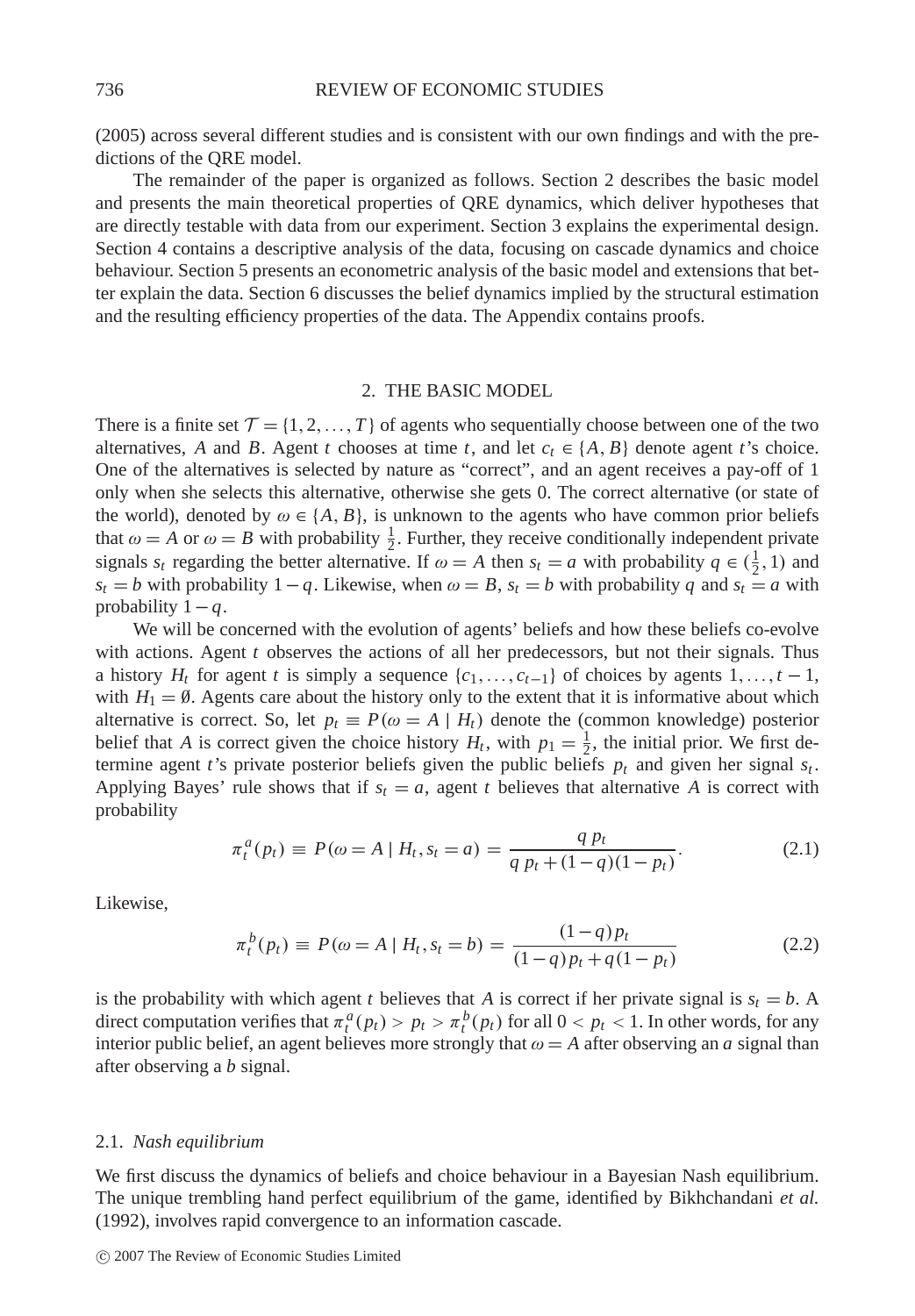This pure cascade Nash equilibrium works as follows.<sup>5</sup> The first agent chooses *A* if  $s_1 = a$ and chooses *B* if  $s_1 = b$ , so that her choice perfectly reveals her signal. If the second agent's signal agrees with the first agent's choice, the second agent chooses the same alternative, which is strictly optimal. On the other hand, if the second agent's signal disagrees with the first agent's choice, the second agent is indifferent, as she effectively has a sample of one *a* and one *b*. For comparison with the QRE discussed next, we assume that the second agent randomizes uniformly when indifferent.<sup>6</sup> The third agent faces two possible situations: (i) the choices of the first two agents coincide, and (ii) the first two choices differ. In case (i), it is strictly optimal for the third agent to make the same choice as her predecessors, even if her signal is contrary. Thus her choice imparts no information to her successors, resulting in the onset of a cascade. The fourth agent is then in the same situation as the third and so also makes the same choice, a process that continues indefinitely. In case (ii), however, the choices of the first two agents reveal that they have received one *a* signal and one *b* signal, leaving the third agent in effectively the same position as the first. Her posterior (before considering her private information) is  $p_3 = \frac{1}{2}$ , so that her signal completely determines her choice. The fourth agent would then be in the same situation as the second agent described above and so forth. Thus a cascade begins after some even number of agents have chosen and  $|#A - #B| = 2$ , where  $#A$  is the number of decision-makers who have chosen *A* and #*B* is the number of decision-makers who have chosen *B*.

One quantity of interest is the probability that "correct" and "incorrect" cascades will form in equilibrium. First, the probability of being in neither cascade vanishes rapidly as *t* grows. The probability of eventually reaching a correct cascade is  $\frac{q(1+q)}{2-\frac{2q(1-q)}{q}}$ , and the complementary probability of eventually reaching an incorrect cascade is  $\frac{(q-2)(q-1)}{2-2q(1-q)}$ .<sup>7</sup>,8 Once a cascade has formed, all choices occur independently of private information, and hence public beliefs remain unchanged. The points at which public beliefs settle are the posteriors that obtain after two consecutive choices for the same alternative, beginning with the uninformative prior.

#### 2.2. *Quantal response equilibrium*

We now describe the logit QRE of the model described above. In the logit QRE, each individual *t* privately observes a pay-off disturbance for each choice, denoted  $\varepsilon_t^A$  and  $\varepsilon_t^B$ . The pay-off-relevant information for agent *t* is summarized by the difference  $\varepsilon_t \equiv \varepsilon_t^A - \varepsilon_t^B$ . Denote agent *t*'s type by  $\theta_t = (s_t, \varepsilon_t)$ . The logit specification assumes that  $\varepsilon_t$  are independent and obey a logistic distribution with parameter  $\lambda$ <sup>9,10</sup> The disturbance,  $\varepsilon$ <sub>t</sub>, can be interpreted in several different ways. For example, it could represent a stochastic part of decision-making due to bounded rationality, or it could be an individual-specific preference shock that occurs for other reasons. Irrespective of the interpretation of the noise, the resulting logit choice model implies that the stronger the belief that *A* is correct, the more likely action *A* is chosen. The logit QRE model assumes that

5. As we will see, almost all choice sequences in our laboratory data are inconsistent with the behaviour implied by this Nash equilibrium.

6. This randomization holds in any logit QRE. There are other Nash equilibria where players randomize with different probabilities when indifferent, all resulting in herds and information cascades.

7. After the first two choices, the probabilities of the three regimes, correct cascade, no cascade yet, or incorrect cascade, are  $\frac{1}{2}q(1+q)$ ,  $q(1-q)$ , and  $\frac{1}{2}(q-2)(q-1)$ , respectively. More generally, after 2*t* choices, these probabilities are  $\frac{1}{2}q(1+q)\left(\frac{1-(q(1-q))'}{1-q(1-q)}\right)$ ,  $(q(1-q))'$ ,  $\frac{1}{2}(q-2)(q-1)\left(\frac{1-(q(1-q))'}{1-q(1-q)}\right)$ . Taking limits as t approaches infinity yields the long-run probabilities of the three regimes.

- 8. Thus as *q* increases from  $\frac{1}{2}$  to 1, the probability of landing in a good cascade grows from  $\frac{1}{2}$  to 1.
	- 9. This arises when  $\varepsilon_t^A$  and  $\varepsilon_t^B$  are i.i.d. extreme-value distributed.

10. The properties derived in this section hold for all atomless error distributions that have full support over the interval [−1,1]. The logit specification is convenient because its behaviour is determined by a single parameter with a natural "rationality" interpretation.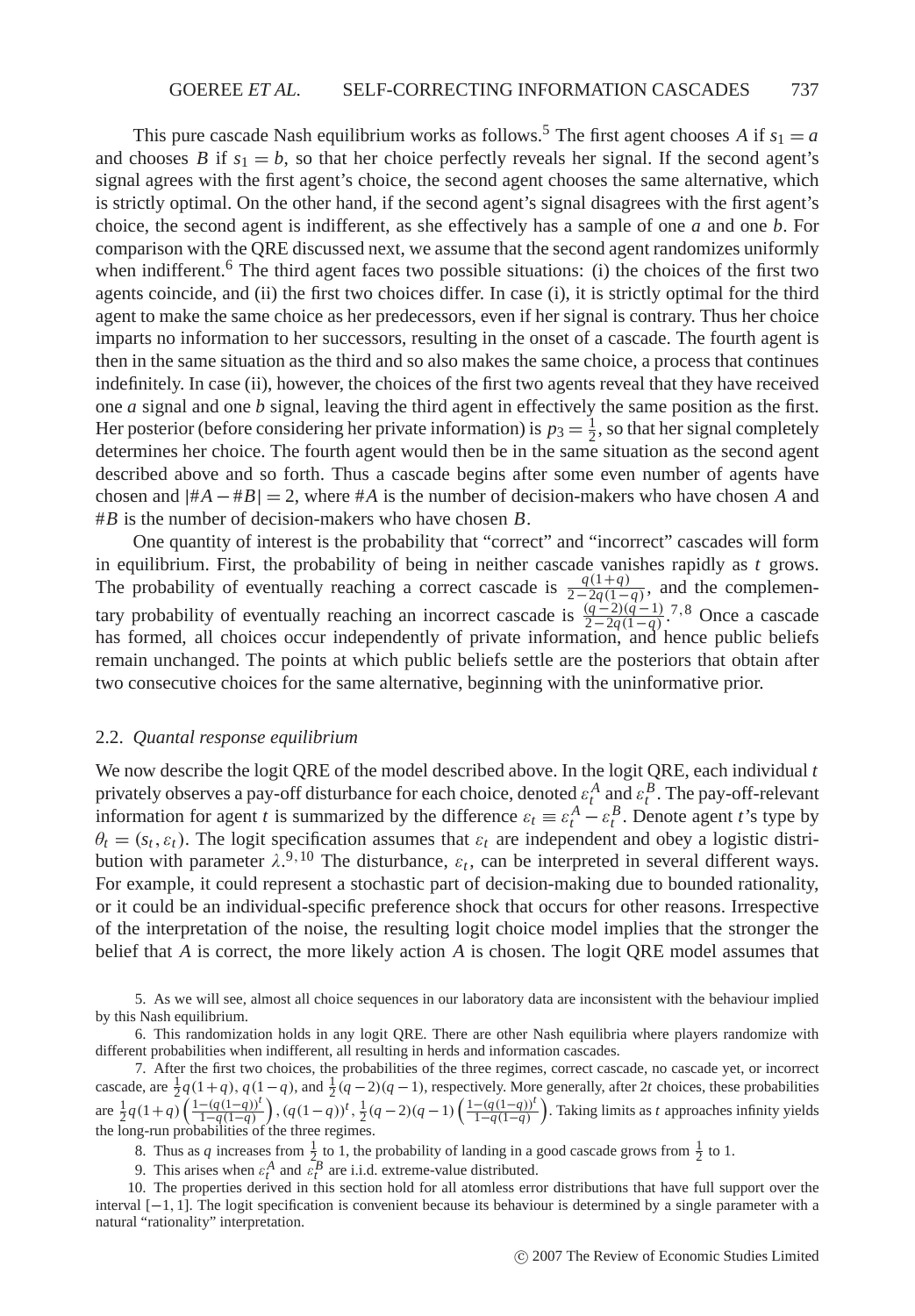the distribution of the pay-off disturbances is common knowledge.11 The logit QRE is calculated as the sequential equilibrium of the resulting game of incomplete information, where each player observes only her own type  $\theta_t$ .

It is straightforward to characterize the optimal decision of agent  $t$  given her type  $\theta_t$  and the history *H<sub>t</sub>* (which determines public beliefs  $p_t$ ). The expected pay-off of choosing *A* is  $\pi_t^{s_t}(p_t)$  +  $\varepsilon_t$  and that of selecting alternative *B* is  $1 - \pi_t^{s_t}(p_t)$ . Thus given agent *t*'s signal, the probability of choosing *A* is given by  $12$ 

$$
P(c_t = A \mid H_t, s_t) = P(\varepsilon_t > 1 - 2\pi_t^{s_t}(p_t)) = \frac{1}{1 + \exp(\lambda(1 - 2\pi_t^{s_t}(p_t)))},
$$
(2.3)

and *B* is chosen with complementary probability  $P(c_t = B \mid H_t, s_t) = 1 - P(c_t = A \mid H_t, s_t)$ . When  $\lambda \to \infty$ , choices are fully rational in the sense that they do not depend on the private realizations  $\varepsilon_t$  and are determined solely by beliefs about the correct alternative. It is easy to show that the logit QRE converges to the pure cascade Nash equilibrium in which indifferent subjects randomize uniformly.<sup>13</sup> On the other hand, as  $\lambda$  approaches 0, choices are independent of beliefs and become purely random.

The belief dynamics also depend on  $\lambda$ . To derive the evolution of the public belief that *A* is correct, note that given  $p_t$ , there are exactly two values that  $p_{t+1} = P(\omega = A | H_t, c_t)$ can take depending on whether  $c_t$  is *A* or *B*. These are denoted  $p_t^+$  and  $p_t^-$  respectively. The computation of the posterior probabilities  $p_t^+$  and  $p_t^-$  given  $p_t$  is carried out by agents who do not know the true state and so cannot condition their beliefs on that event. In contrast, the transition probabilities of going from  $p_t$  to  $p_t^+$  or  $p_t^-$  (*i.e.* of a choice for *A* or *B*) depend on the objective probabilities of *a* and *b* signals as dictated by the true state. Thus when computing these transition probabilities, it is necessary to condition on the true state. Conditional on  $\omega = A$ , the transition probabilities are

$$
T_t^{\omega=A} \equiv P(c_t = A \mid H_t, \omega = A)
$$
  
=  $P(c_t = A \mid H_t, s_t = a) P(s_t = a \mid \omega = A) + P(c_t = A \mid H_t, s_t = b) P(s_t = b \mid \omega = A)$   
=  $\frac{q}{1 + \exp(\lambda(1 - 2\pi_t^a(p_t)))} + \frac{1 - q}{1 + \exp(\lambda(1 - 2\pi_t^b(p_t)))}$ ,

with the probability of a *B* choice given by  $1 - T_t^{\omega=A}$ . Similarly, conditional on  $\omega = B$ , the probability agent *t* chooses *A* is

$$
T_t^{\omega=B} = \frac{1-q}{1+\exp(\lambda(1-2\pi_t^a(p_t)))} + \frac{q}{1+\exp(\lambda(1-2\pi_t^b(p_t)))}.
$$

Using Bayes' rule, we now obtain the two values that  $p_{t+1}$  may take as

$$
p_t^+ \equiv P(\omega = A \mid H_t, c_t = A) = \frac{p_t T_t^{\omega = A}}{p_t T_t^{\omega = A} + (1 - p_t) T_t^{\omega = B}}
$$
(2.4)

and

$$
p_t^- \equiv P(\omega = A \mid H_t, c_t = B) = \frac{p_t(1 - T_t^{\omega = A})}{p_t(1 - T_t^{\omega = A}) + (1 - p_t)(1 - T_t^{\omega = B})}.
$$
(2.5)

11. In general, the distributions of pay-off disturbances in a logit QRE need not be the same for every decision-maker, but these distributional differences would be assumed to be common knowledge.

12. Note that indifference occurs with probability 0 under the logit specification and hence plays no role.

13. This is because for any  $\lambda \in (0,\infty)$ , an agent chooses in an equiprobable way when indifferent.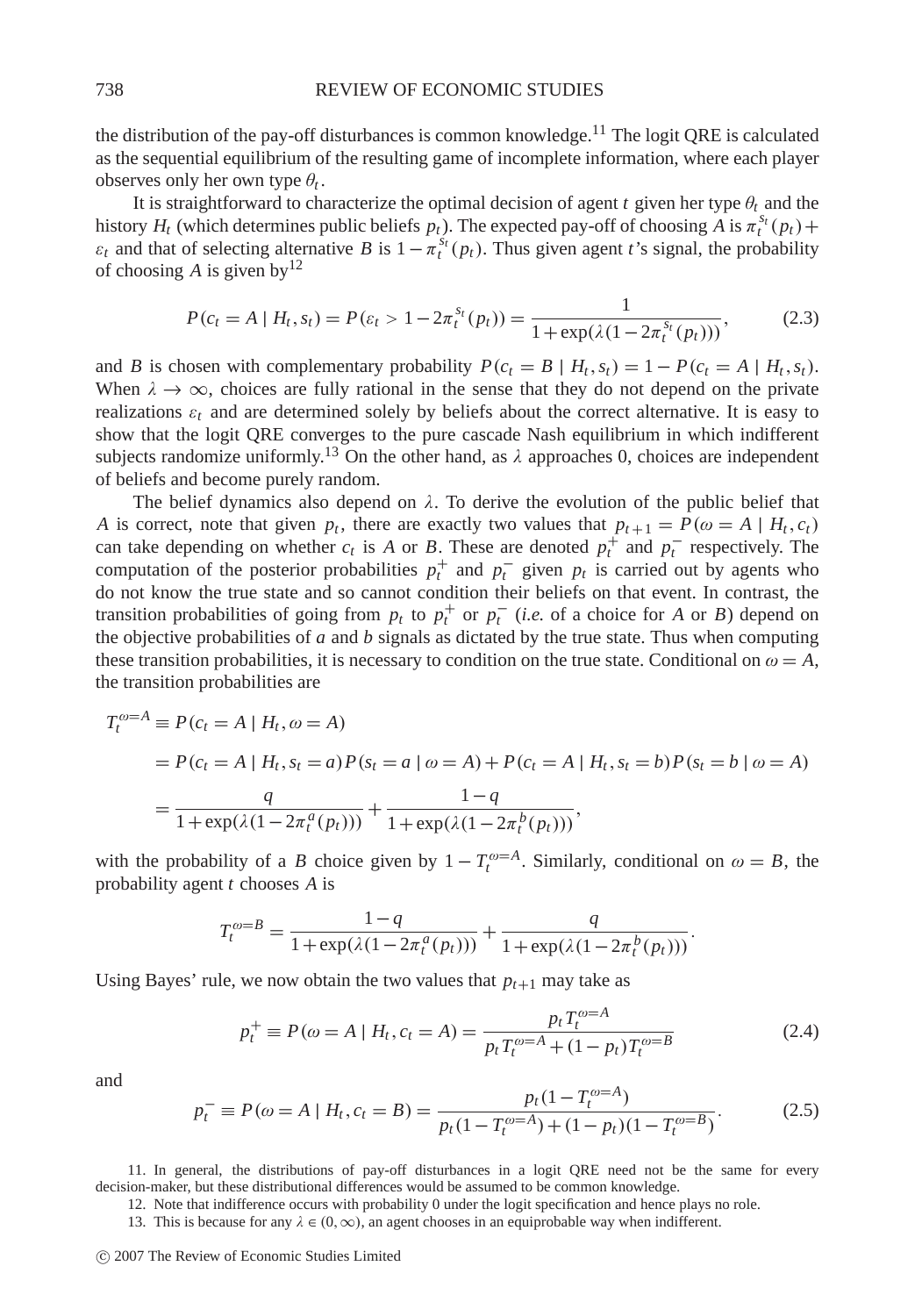These expressions can be used to derive the following properties of the belief dynamics (see Appendix for proofs), where without loss of generality we assume the true state is  $\omega = A$ .

**Proposition 1.** *For all*  $\lambda > 0$  *there is a unique logit QRE with the following properties:* 

- (i) *Beliefs are interior:*  $p_t \in (0,1)$  *for all*  $t \in \mathcal{T}$ *.*
- (ii) *Actions are informative:*  $p_t^- < p_t < p_t^+$  *for all t*  $\in \mathcal{T}$ *.*
- (iii) *Beliefs about the true state rise on average:*  $E(p_{t+1} | p_t, \omega = A) > p_t$  *for all t*,  $t + 1 \in T$ *.*
- (iv) *Beliefs converge to the truth: conditional on*  $\omega = A$ ,  $\lim_{t\to\infty} p_t = 1$  *almost surely.*

The intuition for the full information aggregation result (iv) is as follows. First, for all possible histories and signal realizations, both options are chosen with strictly positive probability. This implies there are no herds, and learning never stops. Second, choice probabilities are increasing in expected pay-offs, so actions reveal some (private) information. Hence, for any belief, a decision-maker is more likely to choose *A* with an *a* signal than with a *b* signal. As a result, more and more information gets revealed over time leading to full information aggregation in the limit.

### 2.3. *Classification of cascades observed in the laboratory*

We distinguish several kinds of cascade-like behaviour.<sup>14</sup> A *pure A (B) cascade* is said to form at time  $t \leq T$  if after period  $t - 1$  the number of  $A(B)$  choices exceeds the number of  $B(A)$  choices by 2 for the first time, and *all* choices from *t* to *T* are  $A(B)$  choices. Thus, for example, if  $T = 6$ and the sequence of choices is  $\{A, B, A, A, A\}$ , then we say a pure *A* cascade forms at  $t = 5$ . In periods 5 and 6, we say the decision-makers are in a pure *A* cascade. Note that any pure cascade beginning at time *t* will have length  $T - t + 1$ .

A *temporary A (B) cascade* or *A (B) craze*<sup>15</sup> is said to form at time  $t \leq T$  if after period *t* − 1 (but not after period *t* − 2) the number of theoretically informative *A* (*B*) choices<sup>16</sup> exceed the number of theoretically informative *B* (*A*) choices by 2 and some decision-maker  $\tau$ , with  $t \leq \tau \leq T$ , makes a contrary choice. The number of periods decision-makers follow the cascade,  $\tau - t$ , defines its *length*. Thus in the sequence of decisions  $\{A, A, B\}$  we say that an *A* cascade of length 0 occurs at  $t = 3$ .

Temporary cascades are particularly interesting because subsequent play of the game is off the Nash equilibrium path. Moreover, if the sequence is long enough it is possible for a new cascade to form after a temporary cascade has broken. Following AH, we define a simple counting procedure to classify sequences of decisions and determine whether a new cascade has formed. This *ad hoc* counting rule roughly corresponds to Bayesian updating when the probability that indifferent subjects follow their signals equals the probability that subjects who break cascades hold contrary signals.17 Under the counting rule, every *A* decision when *not* in a cascade increases the count by 1 and every *B* decision when *not* in a cascade decreases the count by 1. Recall that we enter the first cascade of a sequence when the count reaches 2 or −2. Then the decisions during the cascade do not change the count, until there is an action that goes against the cascade, which decreases the count to 1 if it was an *A* cascade or increases the count to −1

16. Choices made during a (temporary) cascade are called theoretically uninformative.

17. These conditions are approximated in our data, where we find 85% of indifferent subjects go with their signals, and 84% of cascade breakers received contrary signals.

<sup>14.</sup> One might argue for using the term "herd" instead of cascade, since cascade refers to belief dynamics, while "herds" refer to choice dynamics. In the context of QRE, this distinction is artificial. All choices occur with positive probability at every point in time, and learning never ceases.

<sup>15.</sup> According to the *Oxford English Dictionary* (1980), a craze is defined as a "great but often short-lived enthusiasm for something".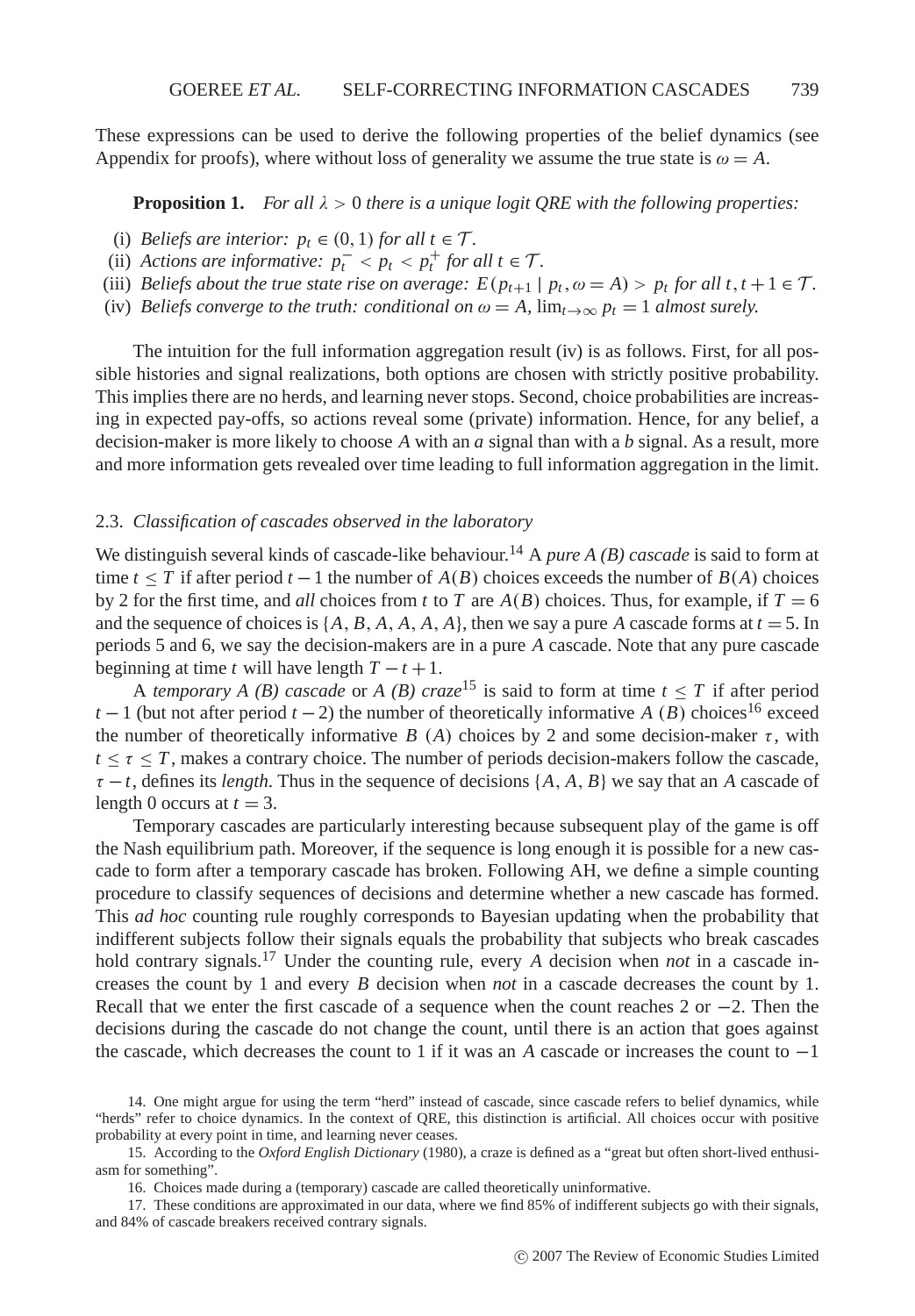if it was a *B* cascade. The count continues to change in this way, until the count reaches either 2 or −2 again, and then we are in a new cascade, which we call a *secondary* cascade.

We distinguish three different kinds of secondary cascades. One possibility is that actions cascade on the same state as the previous cascade: a *repeat cascade*. The other possibility is that the actions cascade on a different state: a *reverse cascade*. A *self-correcting cascade* is a cascade that reverses from the incorrect state to the correct state.

#### 2.4. *Hypotheses*

A wide range of observable implications follow from the theoretical results about the logit equilibrium in these dynamic games of incomplete information. We distinguish four categories of hypotheses depending on their object: cascade length and frequency, self-correction of cascades, efficiency of decisions, and belief dynamics. Most of these hypotheses are in the form of the comparative statics with respect to the two main treatment parameters, *q* and *T* .

**Testable implications of the logit QRE.** *For all* λ > 0 *observed behaviour in the unique logit QRE will have the following properties:*

# **1. Cascades: frequency and length**<sup>18</sup>

- (C1) For any  $q$  and sufficiently large  $T$ , the probability of observing a pure cascade is decreasing in *T*, converging to 0 in the limit. For any *q* and  $T > 2$ , the probability of observing a temporary cascade is increasing in *T* , converging to 1 in the limit.
- (C2) For any *T*, the probability of a pure cascade is increasing in  $q$ .
- (C3) For any *q*, the expected number of cascades is increasing in *T* .
- (C4) For sufficiently large *T* , the expected number of cascades is decreasing in *q*.
- (C5) The probability that a cascade, which has already lasted *k* periods, will break in the next period is decreasing in *k*.
- (C6) For any *q*, the average length of cascades is increasing in *T* .
- (C7) For any *T* , the average length of cascades is increasing *q*.

## **2. Self-correction**

- (SC1) Incorrect cascades are shorter on average than correct cascades.
- (SC2) Incorrect cascades are more likely to reverse than correct cascades (self-correction).
- (SC3) Correct cascades are more likely to repeat than incorrect cascades.
- (SC4) Later cascades are more likely to be correct than earlier ones.
- (SC5) A decision-maker with a contradictory signal is more likely to break a cascade than a decision-maker with a confirmatory signal.

## **3. Efficiency: the probability of correct decisions**

- (E1) The *ex ante* (*i.e.* before decision-maker *t* has drawn a private signal) probability of a correct decision is increasing in *t*. An interim version of this statement is true, but only conditional on receiving an incorrect signal.<sup>19</sup>
- (E2) The probability of a correct decision is higher for a correct than for an incorrect signal.
- (E3) The probability of a correct choice is increasing in *q*.

18. Several of these hypotheses are only sensible if *T* is sufficiently large. At least two periods are required for any cascade to form, and at least six periods are required to observe a cascade and its reversal. For example, {*A*, *A*, *B*, *B*, *B*, *B*} is the shortest possible sequence for a reverse from an *A* cascade to a *B* cascade, and {*A*, *A*, *B*, *A*} is the shortest possible sequence for a repeated *A* cascade.

19. It is *not* true conditional on receiving a correct signal. To see this, note that the interim probability of a correct decision at time  $t = 1$  with a correct signal approaches 1 as  $\lambda$  diverges as it is optimal to follow one's signal. In later periods, it is bounded away from 1 because of the probability of a cascade on the wrong state.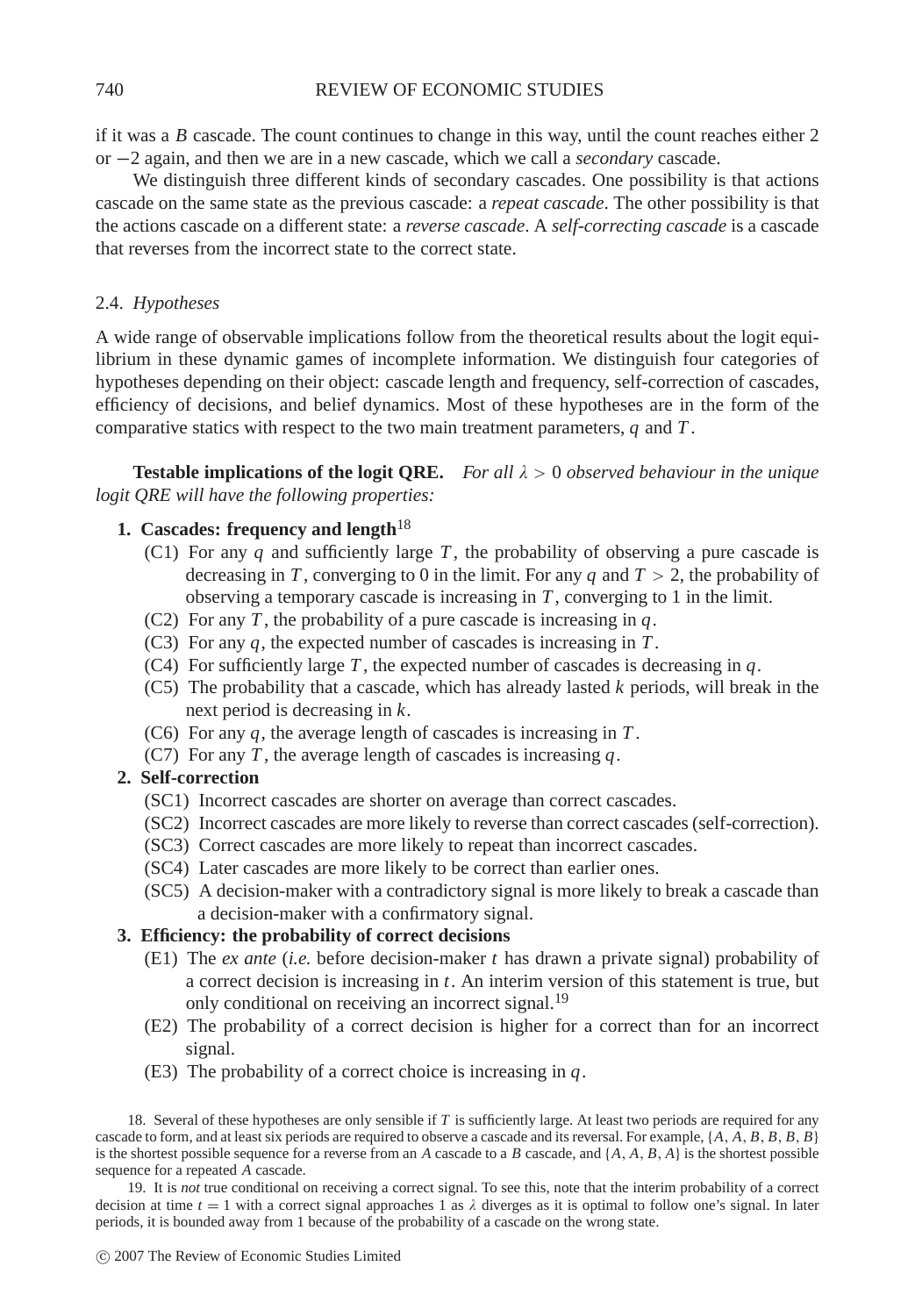### **4. Beliefs: informational efficiency**

- (B1) For each  $q$ , on average the public belief on the true state is closer to 1 in the final period of the  $T = 40$  treatments than in the  $T = 20$  treatments.
- (B2) For each *t*, on average the public belief on the true state is closer to 1 in the  $q = 6/9$ treatments than in the  $q = 5/9$  treatments.
- (B3) For all treatments, on average the public belief on the true state is increasing in *t*.

These hypotheses follow from a few basic properties implied either by QRE or by the informative signal process itself. We list them below,  $20^{\circ}$  and refer to them in the ensuing discussion that explains the intuition of the hypotheses. For any positive value of  $\lambda$ :

- 1. There is a (positive) lower bound on the probability a decision-maker chooses either decision because pay-offs are bounded. This lower bound is independent of beliefs.
- 2. The higher the public belief on a state, the greater the probability the decision-maker will choose the optimal action for that state.
- 3. If a decision-maker breaks a cascade, he is more likely to have a contradictory signal than a confirmatory signal.
- 4. The higher is *q*, the more likely it is that any given cascade be correct.
- 5. In a correct cascade, confirmatory signals are more likely than contradictory signals.
- 6. In an incorrect cascade, confirmatory signals are less likely than contradictory signals.
- 7. When an action is taken at time *t*, the public belief on the corresponding state increases. That change in public belief is an increasing function of *q*.
- 8. The higher the public belief on the true state, the higher the probability the decision-maker receives a signal favouring that state.
- 9. The expected change in beliefs in the true state from  $t$  to  $t + 1$  is always positive.

Hypothesis (C1) (which applies to  $T > 2$ ) follows from 1, which implies that the probability a cascade breaks in any round is strictly positive. Hypothesis (C2) follows from 3, 4, and 5. Hypothesis (C3) follows because the probability a first cascade has formed is increasing in *T* , the probability a cascade has formed and broken is increasing in *T* , the probability a cascade has formed and broken, and then another one has formed is increasing in *T* , and so forth.

Hypothesis (C4) is more complicated and can only be proved for *T* sufficiently large. For example, if  $T = 2$ , then the expected number of cascades is simply the probability that exactly one cascade occurs, which is the probability of two either correct or incorrect signals, which is  $q^2 + (1-q)^2$ . This expression is increasing in *q*. The difficulty is that there are two opposing effects of increasing *q*. The probability of a cascade forming is increasing in *q*, but the probability of a cascade breaking is decreasing in  $q$ . For sufficiently large  $T$ , the latter effect dominates because decisions are more frequently in a cascade than not in a cascade. The higher is  $\lambda$ , the greater must be *T* for this to be true.

Hypothesis (C5) follows from 2 and 6. Hypotheses (C6) and (C7) follow from 2, 6, and 8 and the fact that the probability of a cascade breaking once you are in a cascade is decreasing in *q*. Hypothesis (SC1) follows from 3, 4, and 5. The logic behind the next two hypotheses about self-correction, (SC2) and (SC3), is fairly obvious. They follow from 7 and the fact that decision-makers are more likely to receive correct than incorrect signals. Hypothesis (SC4) is a consequence of the self-correction process and follows from 2 and 8. Hypothesis (SC5) is equivalent to 3.

The efficiency hypotheses address the frequency of correct decisions. First, on average, efficiency will increase over time because the expected public belief converges monotonically to the

<sup>20.</sup> The proofs are straightforward and are omitted.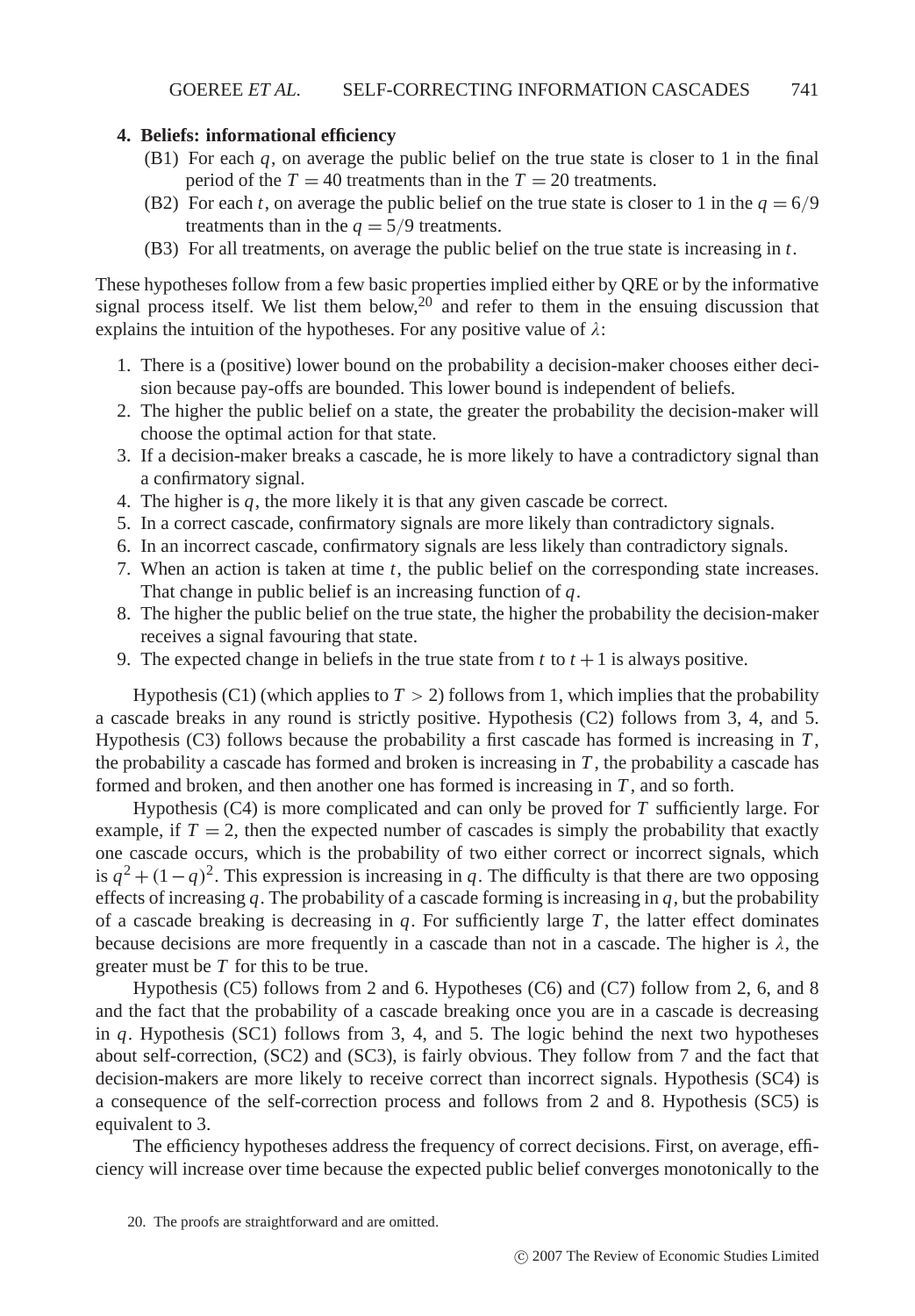true state (the *ex ante* part of E1). Second, decision-makers who receive a correct signal are obviously more likely to make the correct decision than decision-makers with incorrect signals (E2), but this difference will decline over time because the public belief on the true state converges to 1 (interim part of E1). Third, efficiency should be positively affected by signal informativeness in three ways. There is the direct effect that more good signals are received with a higher *q*, but there are two indirect effects as well: with more informative signals, social learning is faster because actions are more informative, and conditional on being in a cascade, the cascade is more likely to be correct.<sup>21</sup> Because all these three effects go in the same direction, there should be a difference in efficiency in the different *q* treatments.

All the C, SC, and E hypotheses are tested with simple direct tests on sample means. However, (C3), (C4), (C6), and (C7) can be strengthened because of the comparative statics results on length and frequency of cascades for *the entire distribution* of lengths and frequencies, not just the means.

Because beliefs, unlike actions, are not directly observable, we test the B hypotheses by estimating beliefs using our QRE structural estimation approach. Because the analysis of beliefs in our data is quite different and depends on the estimation procedure, we discuss the results about beliefs later, after presenting the QRE estimates of the underlying parameters of the model.

While some of these properties are also true for the initial few decisions in the pure cascade Nash equilibrium, the effects vanish quickly with longer sequences. An exception is (E3). In the perfect Nash equilibrium, the probability of a correct decision is approximately equal to the probability of ending up in a correct cascade, which quickly approaches  $q^2/(q^2 + (1-q)^2)$  and rises with *q*.

#### 3. EXPERIMENTAL DESIGN

The two innovations of our experimental design are the use of much longer choice sequences and the use of different signal precisions. These innovations allow us to assess the predictions of the logit QRE model in ways that are not possible with past designs and to gain insights into how the basic models might be improved.

The experiments reported here were conducted at the Social Science Experimental Laboratory at Caltech and the California Social Science Experimental Laboratory at UCLA between September 2002 and May 2003. The subjects included students from these two institutions who had not previously participated in a cascade experiment.<sup>22</sup>

The experiments employ a  $2 \times 2$  design, where we use two values of both the signal quality *q* and the number of individuals *T* . Specifically, *q* takes values 5/9 and 6/9, and *T* takes values 20 and 40. The number of sequences in each experimental session is denoted *M*. Table 3 summarizes the design.

In each session, a randomly chosen subject was selected to be the "monitor", and the remaining subjects were randomly assigned to computer terminals in the laboratory. All interaction among subjects took place through the computers; no other communication was permitted. Instructions were given with a voiced-over Powerpoint presentation in order to minimize variations across sessions.<sup>23</sup> After logging in, the subjects were taken slowly through a practice match (for which they were not paid) in order to illustrate how the software worked and to give them a chance to become familiar with the process before the paid portion of the experiment commenced.

- 22. There was one subject who had previously participated in a related pilot experiment.
- 23. The instructions are available as supplementary material at http://www.restud.com.

<sup>21.</sup> Another minor effect going in the same direction is that with a higher *q* the posterior beliefs are, on average, further from  $\frac{1}{2}$ , so the expected pay-off difference between a correct and incorrect action is generally increasing in *q*.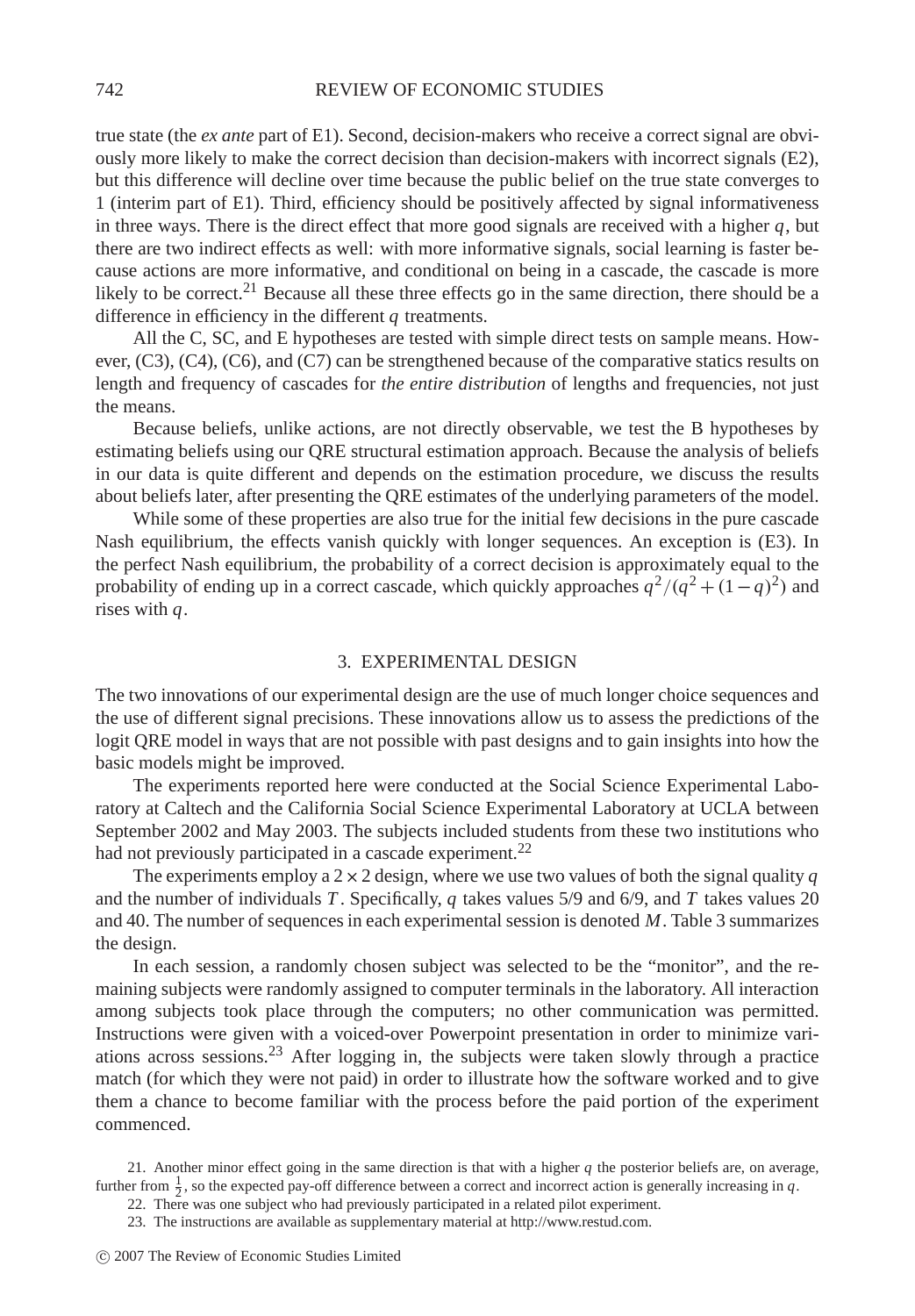|            | <i>Experimental sessions</i> |                  |    |              |  |  |  |  |
|------------|------------------------------|------------------|----|--------------|--|--|--|--|
| Session    | T                            | $\boldsymbol{q}$ | M  | Subject pool |  |  |  |  |
| 03/14/03A  | 20                           | 5/9              | 30 | Caltech      |  |  |  |  |
| 09/26/02B  | 20                           | 5/9              | 30 | Caltech      |  |  |  |  |
| 09/19/02A  | 20                           | 5/9              | 26 | Caltech      |  |  |  |  |
| 04/03/03AB | 20                           | 5/9              | 30 | <b>UCLA</b>  |  |  |  |  |
| 04/14/03A  | 20                           | 6/9              | 30 | <b>UCLA</b>  |  |  |  |  |
| 04/14/03C  | 20                           | 6/9              | 30 | <b>UCLA</b>  |  |  |  |  |
| 04/14/03E  | 20                           | 6/9              | 30 | <b>UCLA</b>  |  |  |  |  |
| 05/05/03D  | 40                           | 5/9              | 17 | <b>UCLA</b>  |  |  |  |  |
| 05/05/03F  | 40                           | 5/9              | 19 | <b>UCLA</b>  |  |  |  |  |
| 05/05/03G  | 40                           | 5/9              | 20 | <b>UCLA</b>  |  |  |  |  |
| 04/16/03B  | 40                           | 6/9              | 20 | <b>UCLA</b>  |  |  |  |  |
| 04/21/03C  | 40                           | 6/9              | 20 | <b>UCLA</b>  |  |  |  |  |
| 04/21/03E  | 40                           | 6/9              | 20 | <b>UCLA</b>  |  |  |  |  |

TABLE 3

Before each match, the computer screen displayed two urns. For the  $q = 5/9$  treatment, one urn contained five blue balls and four red balls and the other contained four blue balls and five red balls. For the  $q = 6/9$  treatment, one urn contained six blue balls and three red balls and the other contained three blue balls and six red balls. The monitor was responsible for rolling a die at the beginning of each game to randomly choose one of the urns with equal probabilities. This process, and the instructions to the monitor (but not the outcome of the roll) were done publicly. At this point, the subjects saw only one urn on the computer screen, with all nine balls coloured grey, so that they could not tell which urn had been selected. Each subject then independently selected one ball from the urn on their screen to have its colour revealed. Then, in a random sequence, subjects sequentially guessed an urn. During this process, each guess was displayed on all subjects' screens in real time as it was made, so each subject knew the exact sequence of guesses of all previous subjects. After all subjects had made a choice, the correct urn was revealed, and subjects recorded their pay-offs accordingly. Subjects were paid \$1·00 for each correct choice and \$0.10 for each incorrect choice.<sup>24</sup> Subjects were required to record all this information on a record sheet, as it appeared on their screen. Due to time constraints, the number of matches (sequences of *T* decisions) was  $M = 30$  in each  $T = 20$  session and  $M = 20$  in each  $T = 40$  session.<sup>25</sup> After the final game, pay-offs from all games were summed and added to a show-up payment, and subjects were then paid privately in cash before leaving the laboratory.

## 4. RESULTS I: CASCADES, SELF-CORRECTION, AND EFFICIENCY

In this section, we examine the aggregate properties of our data. The analysis is focused by the hypotheses in the previous section about cascade frequency and length, self-correction of cascades, and efficiency of decisions.

### 4.1. *Infrequency of pure cascades; frequency of temporary cascades*

In AH's experiment with only  $T = 6$  decision-makers, all cascades were necessarily very short. In contrast, our experiments investigated sequences of  $T = 20$  and  $T = 40$  decision-makers,

<sup>24.</sup> Previous studies have used different incentive structures. Anderson (2001) varied the magnitude of incentive payments and found no systematic behavioural effects, except when incentive payments were removed entirely.

<sup>25.</sup> A few sessions contained fewer sequences due to technical problems, see Table 3.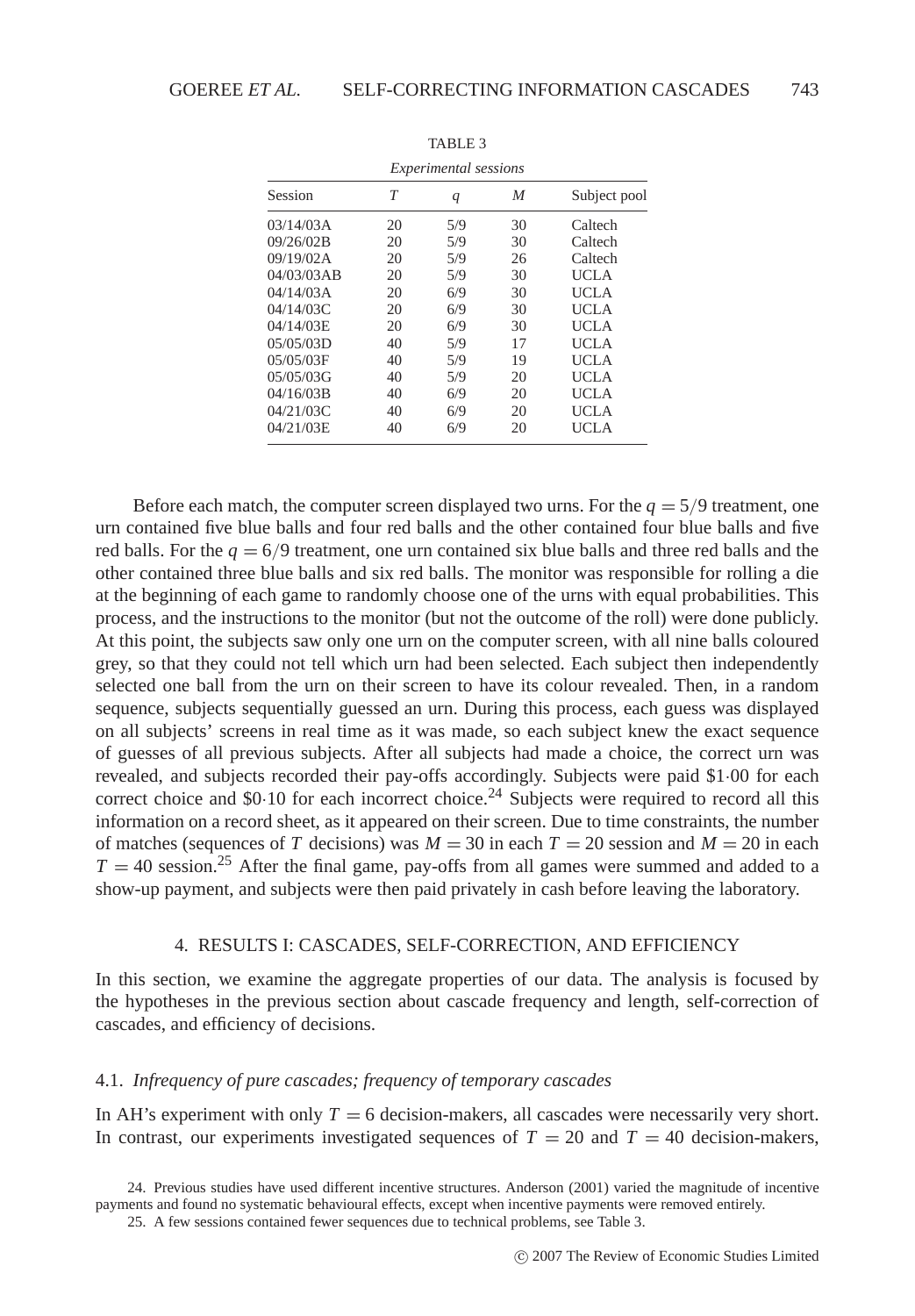|                 |           |                                     |    |           | Percentages of pure cascades by treatment                                                                      |      |     |    |                        |    |    |
|-----------------|-----------|-------------------------------------|----|-----------|----------------------------------------------------------------------------------------------------------------|------|-----|----|------------------------|----|----|
|                 |           | Our data                            |    |           | AH data                                                                                                        |      |     |    | ORE-BRF                |    |    |
|                 | $q = 5/9$ |                                     |    | $q = 6/9$ | $q = 6/9$                                                                                                      | Nash |     |    | $q = 5/9$<br>$q = 6/9$ |    |    |
|                 |           | $T = 20$ $T = 40$ $T = 20$ $T = 40$ |    |           | $T=6$<br>$M = 116$ $M = 56$ $M = 90$ $M = 60$ $M = 45$ $q = 5/9$ $q = 6/9$ $T = 20$ $T = 40$ $T = 20$ $T = 40$ |      |     |    |                        |    |    |
| First $6$ $%$ ) | 36        | 36                                  | 50 | 53        | 64                                                                                                             | 98   | 99  | 27 | 26                     | 44 | 44 |
| First $10\,(%)$ | 15        | 14                                  | 31 | 42        |                                                                                                                | 100  | 100 | 9  | 11                     | 28 | 27 |
| First $20\,(%)$ | 4         | $\mathcal{D}_{\mathcal{L}}$         | 13 | 32        |                                                                                                                | 100  | 100 |    |                        | 15 | 14 |
| First $40\,(%)$ |           | 0                                   |    | 13        |                                                                                                                | 100  | 100 |    | $\Omega$               |    |    |

TABLE 4

TABLE 5

|                  |           |          |    |                                     | Percentages of temporary cascades by treatment                                                                 |          |          |           |     |           |    |
|------------------|-----------|----------|----|-------------------------------------|----------------------------------------------------------------------------------------------------------------|----------|----------|-----------|-----|-----------|----|
|                  |           | Our data |    |                                     | AH data                                                                                                        |          |          | ORE-BRF   |     |           |    |
|                  | $q = 5/9$ |          |    | $q = 6/9$                           | Nash<br>$q = 6/9$                                                                                              |          |          | $q = 5/9$ |     | $q = 6/9$ |    |
|                  |           |          |    | $T = 20$ $T = 40$ $T = 20$ $T = 40$ | $T=6$<br>$M = 116$ $M = 56$ $M = 90$ $M = 60$ $M = 45$ $q = 5/9$ $q = 6/9$ $T = 20$ $T = 40$ $T = 20$ $T = 40$ |          |          |           |     |           |    |
| First $6$ $%$ )  | 58        | 55       | 42 | 38                                  | 27                                                                                                             | $\Omega$ | $\Omega$ | 64        | 62  | 50        | 48 |
| First $10\,(%)$  | 84        | 84       | 69 | 55                                  |                                                                                                                | $\Omega$ | $\Omega$ | 88        | 87  | 71        | 71 |
| First $20\,(%)$  | 96        | 98       | 87 | 68                                  |                                                                                                                | $\Omega$ | $\Omega$ | 99        | 99  | 85        | 86 |
| First $40$ $%$ ) |           | 100      |    | 87                                  |                                                                                                                | $\Omega$ | $\Omega$ |           | 100 |           | 93 |

allowing an opportunity to observe long cascades, the length distribution of temporary cascades, and the self-correcting property. As Table 4 clearly demonstrates, pure cascades essentially do not happen in the longer matches. The cascades that persisted in the AH experiments simply *appear* to be pure cascades, a likely artefact of the short horizon. Our numbers are comparable with those of AH when we consider only the first six decision-makers in our sequences. These numbers are given in the row marked "First 6" in Table 4. In contrast, we observe pure cascades in only 17 our of 206 sequences with  $T = 20$  decision-makers and only 8 of 116 sequences with  $T = 40$  decision-makers.

The final columns of Table 4 give the predicted frequency of pure cascades according to the Nash equilibrium based on actual signal draws and out-of-sample predictions from the QRE– BRF model (which we explain and discuss in a later section). The Nash equilibrium probability of a pure cascade with *T* decision-makers is  $1-(q(1-q))^{T/2}$ .

The data contradict the Nash predictions in three ways. First, there are far fewer pure cascades than theory predicts. Second, there were far fewer than were observed in past experiments with very short decision sequences. According to theory, the frequency of pure cascades should increase with *T* but in fact the data show the opposite. Third, the frequency of pure cascades in the data is steeply increasing in *q*, while the Nash equilibrium predicts almost no effect. In our data, pure cascades occurred nearly five times as frequently in the  $q = 6/9$  treatment than when *<sup>q</sup>* <sup>=</sup> <sup>5</sup>/9 (20/150 compared with 5/172).<sup>26</sup>

In contrast to pure cascades, temporary cascades are common in all treatments. Table 5 shows the frequency of temporary cascades in our data. The rows and columns mirror Table 4,

<sup>26.</sup> Further evidence indicates that this continues to increase with *q*. In a single additional session with  $q = 3/4$  and  $T = 20$ , we observed pure cascades in 28/30 sequences.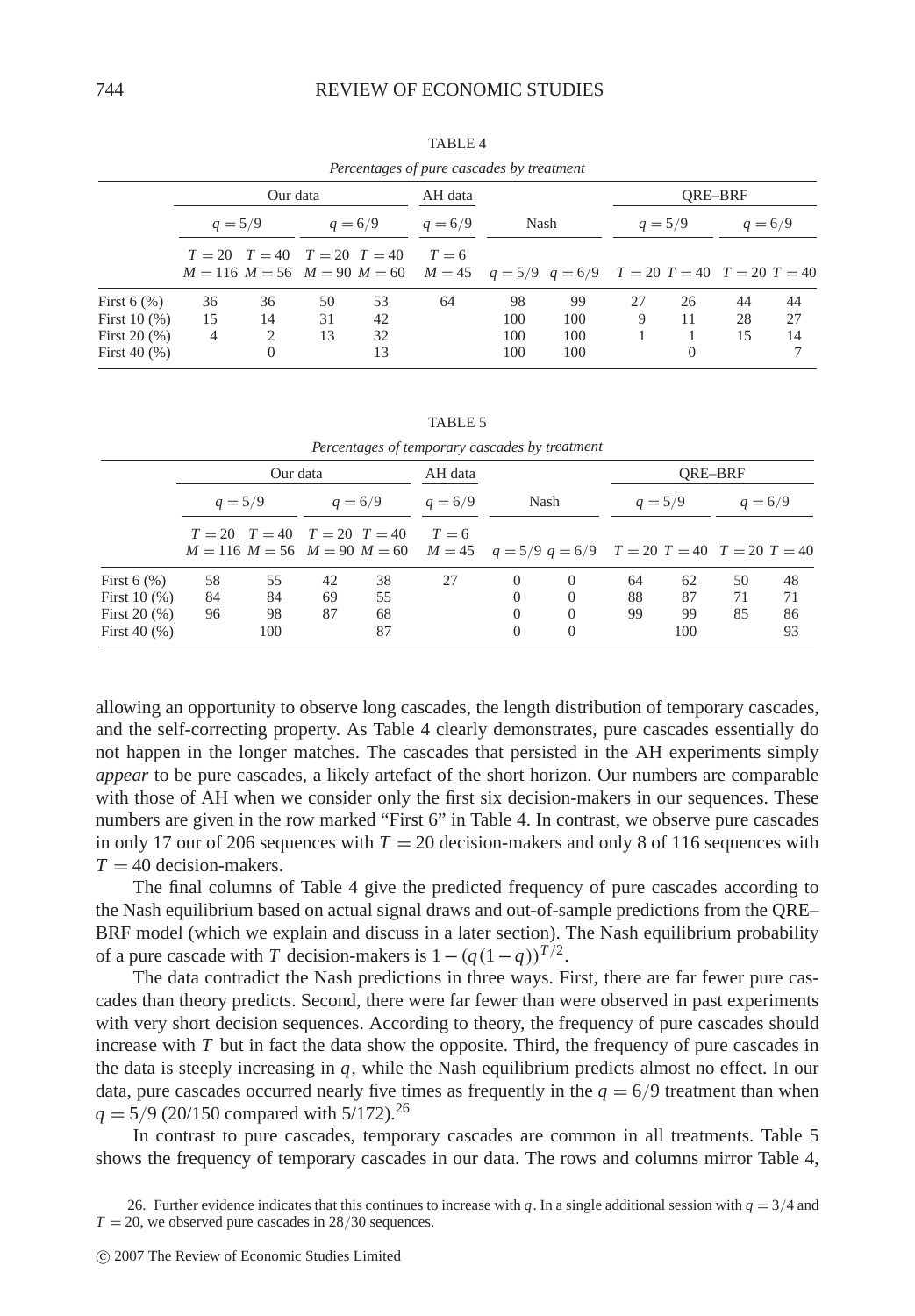|                         | Number and lengths of cascades by treatment |                        |                        |                         |                        |  |  |
|-------------------------|---------------------------------------------|------------------------|------------------------|-------------------------|------------------------|--|--|
|                         |                                             | $q = 5/9$              |                        |                         | $q = 6/9$              |  |  |
|                         |                                             | $T=20$<br>$M = 116$    | $T = 40$<br>$M = 56$   | $T=20$<br>$M = 90$      | $T = 40$<br>$M=60$     |  |  |
| Average number cascades | Our data<br>ORE-BRF<br>Nash                 | 3.47<br>3.88<br>$1-00$ | 7.54<br>7.30<br>$1-00$ | 2.99<br>2.88<br>$1-00$  | 3.73<br>4.21<br>$1-00$ |  |  |
| Average length cascades | Our data<br>ORE-BRF<br>Nash                 | 2.43<br>1.54<br>17.32  | 2.00<br>2.26<br>37.25  | 3.27<br>4.15<br>$17-43$ | 7.83<br>6.39<br>37.44  |  |  |

TABLE 6

but the entries now indicate the proportion of sequences in a given treatment that exhibit at least one temporary cascade that falls apart. Clearly, for large *T* , essentially all cascades we observe are temporary. With the short horizon of the AH experiment, temporary cascades occur only in about one-fourth of the sequences.

#### 4.2. *Number and lengths of temporary cascades*

With larger *T*, we almost always observe *multiple* temporary cascades along a single sequence. Table 6 (top) displays the average number of cascades in each treatment. The number of temporary cascades rises with the sequence length,  $T$ , and falls with the signal precision,  $q$ , not only on average, but also in the sense of first-order stochastic dominance; see the top panel in Figure 1. This evidence supports hypotheses (C3) and (C4). The table and the figure also show the Nash prediction of exactly one cascade per sequence, independent of *q* and *T* , and out-of-sample predictions generated by the QRE–BRF model (discussed later).

Figure 2 graphs separately for each treatment, the empirical probability of collapse as a function of the duration of the cascade: that is, the probability of a collapse in period  $t + s$ , given the cascade started in period *t*. This probability is sharply decreasing in *s*. In other words, longer cascades are more stable (Kübler and Weizsäcker, 2005), which is predicted by QRE but is not true in the Nash equilibrium. This finding supports hypothesis (C5).

The average length of temporary cascades for each treatment is displayed in Table 6 (bottom), and the complete distributions of length are shown in Figure 1 (bottom). Average length of temporary cascades rises with the sequence length, *T*, when  $q = 6/9$  but not when  $q = 5/9$ , with the difference insignificant at the 5% level in the latter case. Average length also rises with the signal precision, *q*, for both  $T = 20$  and  $T = 40$ . Thus, we find strong support for (C7) but only weak support for (C6). A comparison of the entire distribution of lengths is given in the top panel of Figure 1. The table and the figure also show the Nash prediction of exactly 1 cascade per sequence, independent of *q* and *T* , and out-of-sample predictions generated by the QRE–BRF model (discussed later).

#### 4.3. *Off-the-equilibrium-path behaviour*

Given that the vast majority (92%) of cascades are *temporary* and short in duration, and nearly all (90%) sequences in our data exhibit *multiple* cascades, an immediate conclusion is that there are many choices off the (Nash) equilibrium path. Table 2 in the Introduction characterizes a subset of these choices for the different treatments as a function of the deviating decision-maker's signal. The table shows the behaviour of what we call *cascade breakers*, since these are all terminal decisions of a temporary cascade.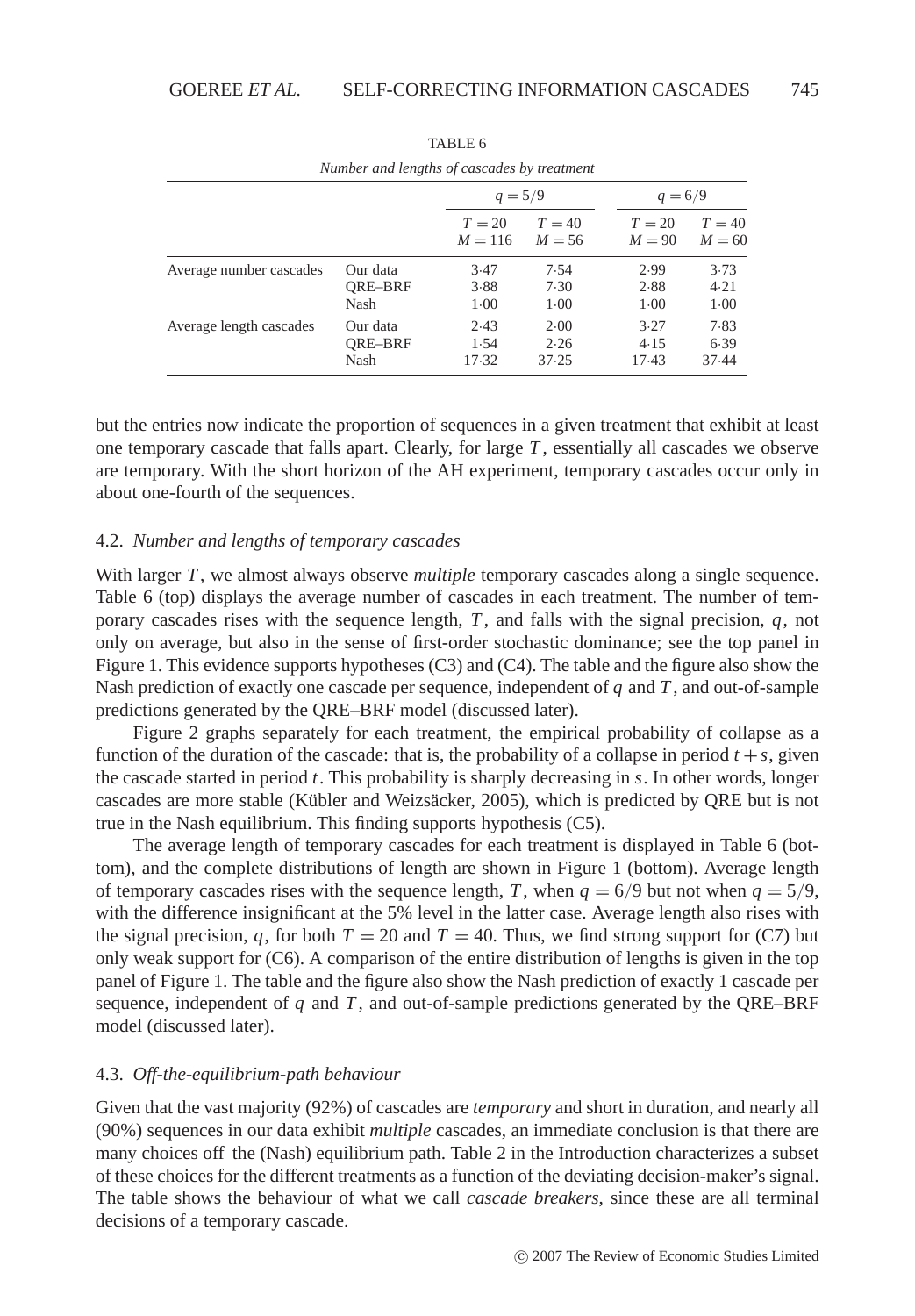

FIGURE 1

The left panels show the observed cumulative distributions of the number of cascades (top) and of cascade lengths (bottom), colour coded by treatment: dark (light) grey lines correspond to  $q = 5/9$  ( $q = 6/9$ ) and they are solid (broken) for  $T = 40$  ( $T = 20$ ). The right panels show predictions of the Nash and QRE–BRF models. In the top right panel, the solid line that jumps to 100% at 1 corresponds to Nash predictions and the other lines to the QRE–BRF predictions. In the bottom right panel, the lines that jump to 100% at *T* −2 correspond to Nash predictions and the others to QRE–BRF predictions

Over all treatments, cascades were broken a total of 1081 times. These contrary actions were *five times more likely* to be taken by subjects with contradictory signals than with confirmatory signals (898 compared with 183). In fact, if we compare the *rates* of breaking cascades for decision-makers with contradictory vs. confirmatory signals, their difference is even starker (37% compared with 6%). This supports hypothesis (SC5).

The behaviour of decision-makers immediately following a cascade breaker also plays a critical role in the dynamics. Because the first break is so informative, a second break moves beliefs close to 0·5, essentially eliminating the trend in beliefs that had developed during the cascade.

As expected, the probability of a second break by the next decision-maker is sharply increased. Approximately 75% of the decision-makers immediately following a cascade break follow their signals. A player who observes a signal consistent with the recent cascade, of course, should rationally follow the cascade, a prediction that is borne out by our data: 90% of these decision-makers follow the action corresponding to the recently broken cascade. Only 10% are *secondary deviators* who follow the recent break. Thus, they behave roughly the same as they would have if the cascade had never been broken. Those who received contradictory signals behaved much differently. Well over half (56%) of the decision-makers with contradictory signals are secondary deviators. Pooling over all treatments, they outnumber the secondary deviators with confirmatory signals by a factor of five to one (277 compared with 58). Table 7 gives a complete breakdown of the choices directly following a cascade break, by treatment.

The two key conclusions of this subsection are that play off the equilibrium path *occurs frequently* and is *highly informative*, setting the stage for self-correction. As a result, we will find that the long-run implications of the standard theory are mostly contradicted by the data.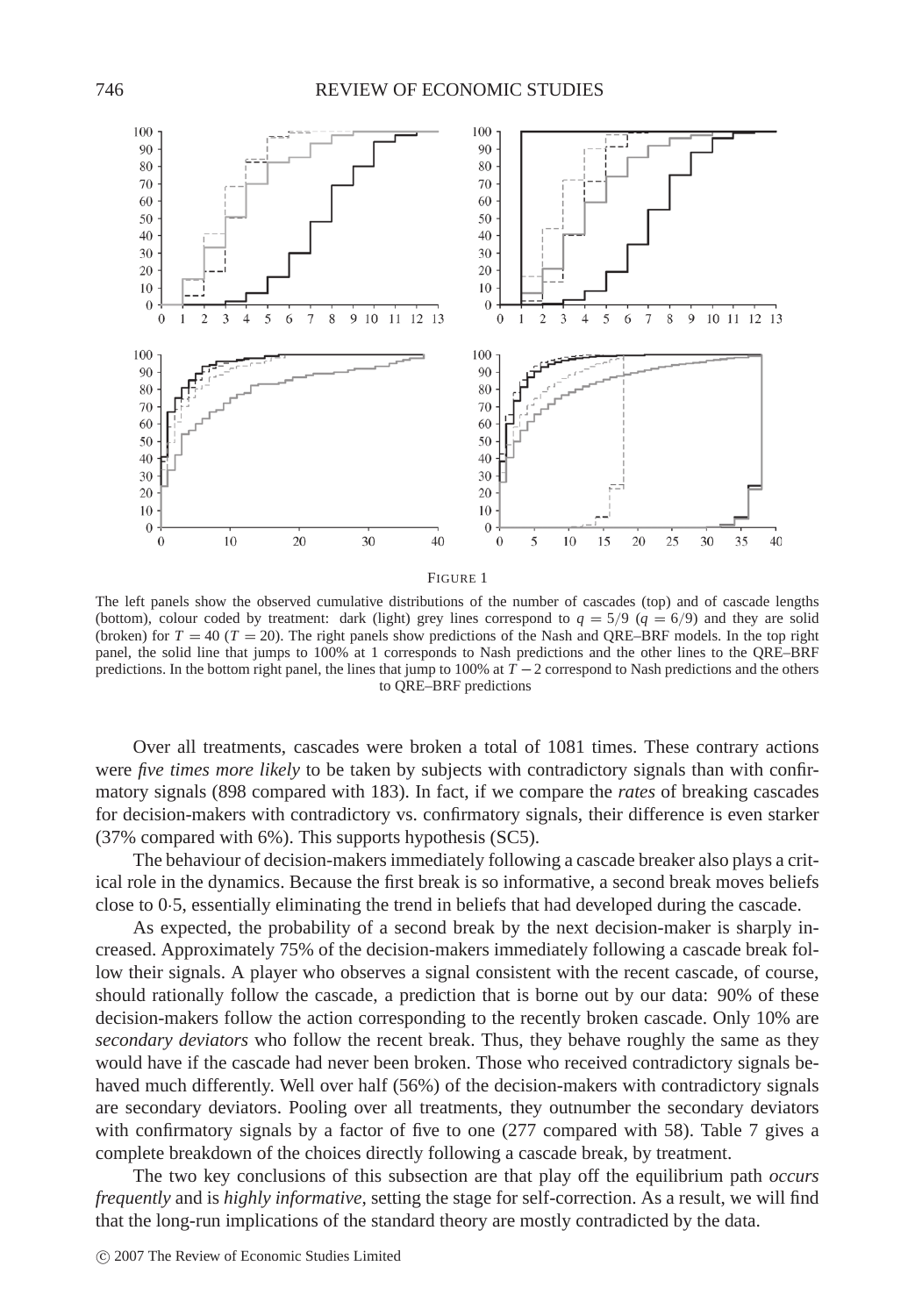

FIGURE 2

Chance of cascade breaking as a function of cascade length. The lines show five-period moving averages of the probability of a break in each of the treatments (colour coded as in Figure 1)

|           |                                           |                             |                            | Percentages of choices confirming/contradicting the recent cascade after a break |                             |                            |
|-----------|-------------------------------------------|-----------------------------|----------------------------|----------------------------------------------------------------------------------|-----------------------------|----------------------------|
|           |                                           | $T=20$                      |                            |                                                                                  | $T=40$                      |                            |
| $q = 5/9$ | Decision\Signal<br>Confirming<br>Contrary | Confirming<br>42.8%<br>3.3% | Contrary<br>20.9%<br>33.0% | Decision\Signal<br>Confirming<br>Contrary                                        | Confirming<br>45.4%<br>8.4% | Contrary<br>20.3%<br>25.9% |
|           | $#Obs = 306$                              |                             |                            | $#Obs = 379$                                                                     |                             |                            |
| $q = 6/9$ | Decision\Signal<br>Confirming<br>Contrary | Confirming<br>48.4%<br>6.3% | Contrary<br>14.7%<br>30.5% | Decision\Signal<br>Confirming<br>Contrary                                        | Confirming<br>58.2%<br>2.4% | Contrary<br>26.7%<br>12.7% |
|           | $#Obs = 190$                              |                             |                            | $#Obs = 165$                                                                     |                             |                            |

TABLE 7 *Percentages of choices confirming/contradicting the recent cascade after a break*

## 4.4. *Repeated and reversed cascades: self-correction*

Since this off-path behaviour is central to the dynamic properties of QRE (where such behaviour is actually *not* off-path) and to the resulting convergence of beliefs, our experimental design with much longer sequences allows us to better observe the kinds of complex dynamics predicted by the theory, in particular, the phenomenon of self-correction.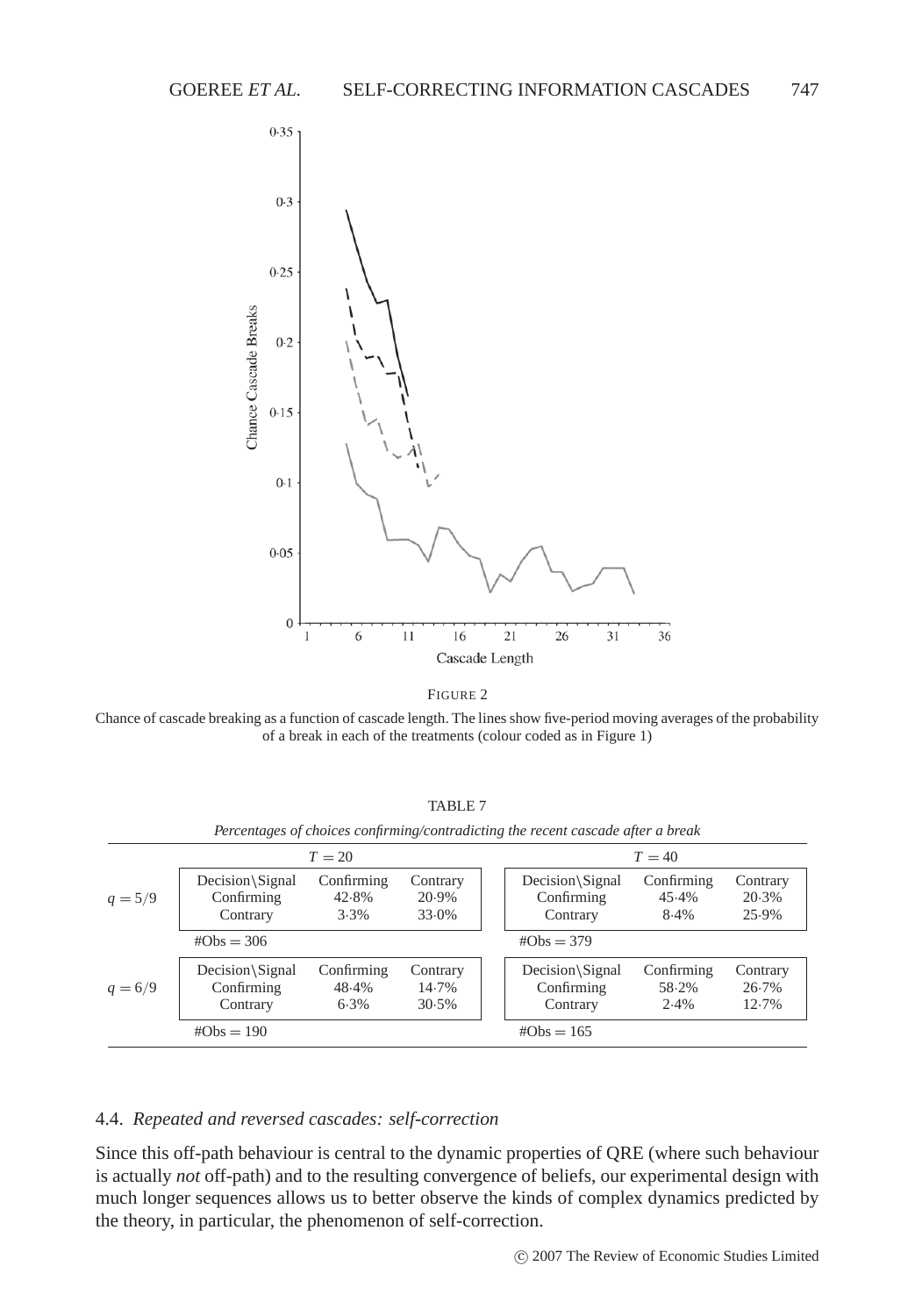| ×<br>۰, |  |
|---------|--|
|         |  |

|                                 | Frequency of repeated and reversed cascades by treatment |                      |                      |                      |                      |  |
|---------------------------------|----------------------------------------------------------|----------------------|----------------------|----------------------|----------------------|--|
|                                 |                                                          | $q = 5/9$            |                      |                      | $q = 6/9$            |  |
|                                 |                                                          | $T=20$<br>$M = 116$  | $T = 40$<br>$M = 56$ | $T = 20$<br>$M = 90$ | $T = 40$<br>$M = 60$ |  |
| Average number repeat cascades  | Our data<br>ORE-BRF<br>Nash                              | 2.14<br>2.39<br>0.00 | 5.98<br>5.37<br>0.00 | 1.69<br>1.62<br>0.00 | 2.60<br>2.91<br>0.00 |  |
| Average number reverse cascades | Our data<br>ORE–BRF<br>Nash                              | 0.34<br>0.50<br>0.00 | 0.55<br>0.93<br>0.00 | 0.30<br>0.26<br>0.00 | 0.13<br>0.30<br>0.00 |  |

TABLE 8

|                            |                                      |                              | Transitions between correct and incorrect cascades in our data |                                             |                              |                               |
|----------------------------|--------------------------------------|------------------------------|----------------------------------------------------------------|---------------------------------------------|------------------------------|-------------------------------|
|                            |                                      | $T=20$                       |                                                                |                                             | $T=40$                       |                               |
| $q = 5/9$                  | $From \, To$<br>Correct<br>Incorrect | Correct<br>92.7%<br>22.7%    | Incorrect<br>7.3%<br>77.3%                                     | $From \, To$<br>Correct<br><b>Incorrect</b> | Correct<br>93.6%<br>11.0%    | Incorrect<br>6.4%<br>89.0%    |
| # Correct<br># Incorrect   | Total $= 252$<br>$Total = 151$       | $Start = 65$<br>$Start = 51$ | $Final = 78$<br>$Final = 38$                                   | $Total = 237$<br>$Total = 185$              | $Start = 29$<br>$Start = 27$ | $Final = 34$<br>$Final = 22$  |
| $q = 6/9$                  | $From \, To$<br>Correct<br>Incorrect | Correct<br>91.4%<br>30.5%    | Incorrect<br>8.6%<br>69.5%                                     | $From \, To$<br>Correct<br>Incorrect        | Correct<br>98.7%<br>20.0%    | Incorrect<br>$1.3\%$<br>80.0% |
| $#$ Correct<br># Incorrect | $Total = 197$<br>Total $= 72$        | $Start = 66$<br>$Start = 24$ | $Final = 71$<br>$Final = 19$                                   | $Total = 186$<br>$Total = 38$               | $Start = 48$<br>$Start = 12$ | $Final = 52$<br>$Final = 8$   |

*Transitions between correct and incorrect cascades in our data*

Table 8 shows the average number of repeated and reversed cascades per sequence, by treatment, and also gives theoretical expectations according to the Nash and out-of-sample QRE–BRF predictions (explained later). While such cascades are not possible in the Nash equilibrium, the observed number of reversed and repeated cascades are predicted rather well by QRE–BRF.

Table 9 shows how frequently correct and incorrect cascades repeat or reverse themselves.<sup>27</sup> The number of repeat cascades is increasing in *T* and decreasing in *q*, which is consistent with the QRE model.

Averaging over the four treatments shows that when a correct cascade breaks, it reverses to an incorrect one in approximately 6% of all cases (39/637). In contrast, an incorrect cascade that breaks leads to a self-corrected cascade in more than 21% of all cases (66/369). This confirms hypotheses (SC2) and (SC3).

Table 9 also lists the initial, final, and total number of correct and incorrect cascades by treatment. In all four treatments, the fraction of incorrect cascades is always lower among the final cascades compared with the initial cascades. Overall, initial cascades were incorrect nearly 35% of the time (114/322) and final cascades were incorrect only 27% of the time (87/322). This supports hypothesis (SC4).

<sup>27.</sup> The percentages listed ignore terminal cascades, since they can neither repeat nor reverse, by definition.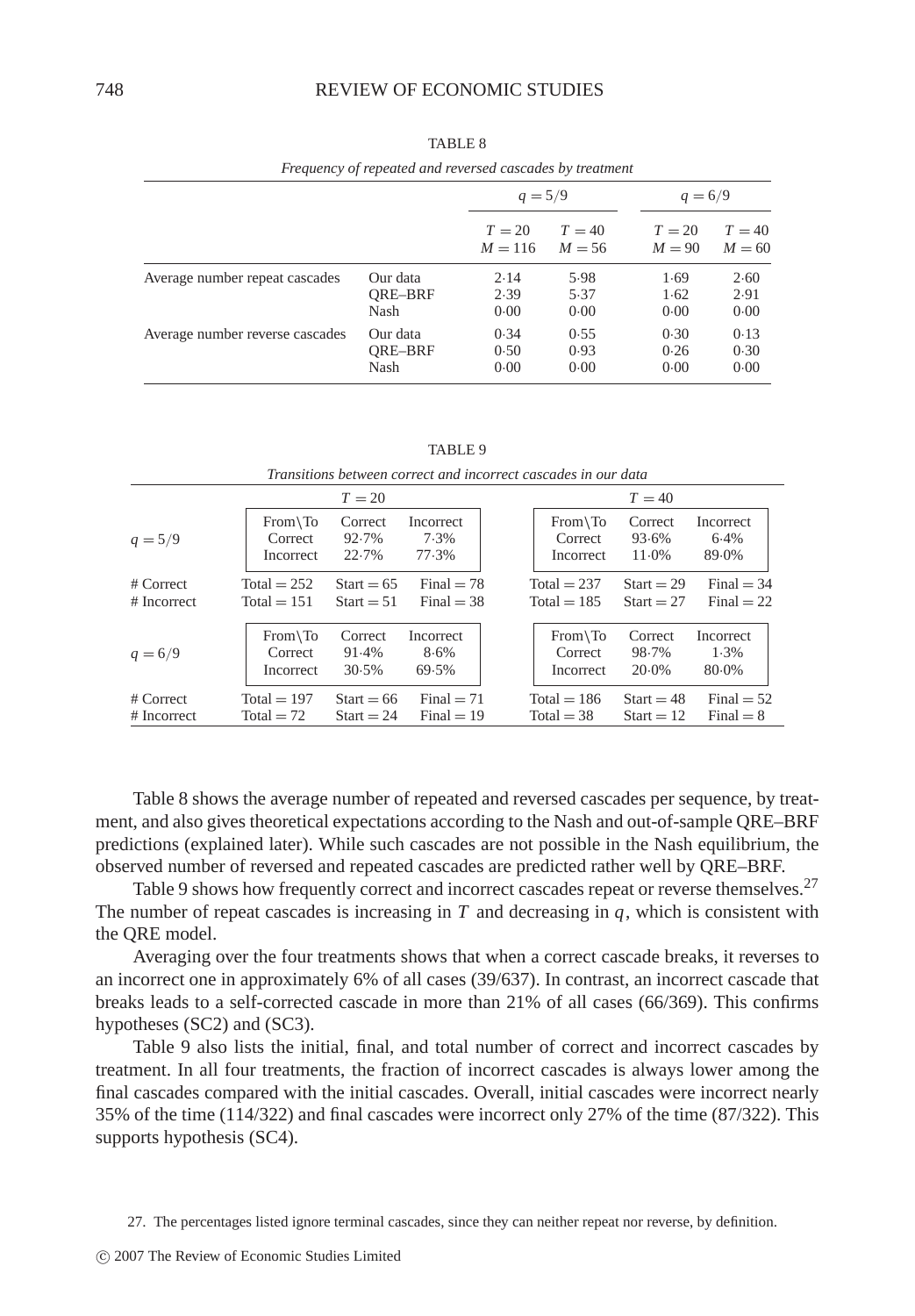#### 4.5. *Efficiency*

How frequently are actions correct? How does this change over time? And how does this change as a function of signal informativeness? These questions can be directly answered in our data by checking the proportion of correct decisions, since both the state and the action of each individual are observed in the data.

There are two important observations to note before delving into the analysis of the efficiency results. First, the probability of a correct decision, and the way that probability changes over time, will be much different for decision-makers who received correct vs. incorrect signals. Decision-makers with incorrect signals will do badly at the beginning, but will do increasingly well over time as the true state is eventually learnt. Decision-makers with correct signals will do very well at the beginning (perfectly in the Nash equilibrium). In the medium run, they will do less well on average than at the beginning because of the possibility of being in a false temporary cascade. Eventually, the public belief puts probability 1 on the correct state, so in the long run, they will do as well as at the beginning. Second, overall efficiency is highly sensitive to the specific realized sequence of individual signals and also the realized action choices (which are stochastic in the quantal response model). Since in 20 rounds there are over one million possible signal sequences (and many more signal–action sequences), our experimental data represent only a small fraction of the possible sequences. Therefore, there is a lot of sample variation.

Figure 3 shows the time dependence of decision accuracy, by treatment. The middle column displays the actual data, averaged across all experimental sequences, with the four rows each corresponding to a treatment:  $(q = 6/9, T = 20)$  top row,  $(q = 6/9, T = 40)$  second row,  $(q = 5/9, T = 40)$  $T = 20$ ) third row, and ( $q = 5/9$ ,  $T = 40$ ) bottom row. In each graph, the thick solid black line shows the fraction of correct choices for all signals; the dashed (upper) and thinner (lower) lines display the fraction of correct choices for correct and incorrect signals, respectively.

It is useful to contrast the data with the efficiency predictions of Nash equilibrium, which are displayed in the left column of the same graph, again based on the actual signal draws in the experiment. In the Nash equilibrium, decision accuracy quickly becomes independent of signals, reflecting the formation of pure cascades where all learning stops, and all future decisions are the same.<sup>28</sup> The decision accuracy for (in)correct signals (rises) falls for a few rounds and then levels off. As a result, the unconditional decision accuracy increases for only a short amount of time as nearly all cascades are formed in the first five periods and never break. This contrasts sharply with the dynamics in the actual data, where unconditional decision accuracy continues to rise as the sequence of decision-makers passes through cycles of temporary cascades that break and re-form.

There is a strong signal dependence that persists throughout the experiment. The decision accuracy for incorrect signals is always less than for correct signals in the actual data *in every round t*, providing strong support for (E2). For incorrect signals, there is a clear and persistent upward trend in decision accuracy (due to information aggregation), and there is a small, early downward trend for decision-makers with correct signals, as hypothesized (the interim part of E1). For decision-makers with correct signals, this levels off and even reverses sign later, because later cascades are more likely to be correct due to the phenomenon of self-correction.

For a more formal statistical test of hypotheses E1–E3, Table 10 shows the results of a Probit regression with six independent explanatory variables: *t*, *q*, *q* ∗ *t*, signal, signal∗*t*, match. Signal is a dummy variable that takes on the value of 1 if the signal is correct. The variable  $q * t$ 

<sup>28.</sup> Decision-makers in the  $q = 5/9$ ,  $T = 20$  treatment by chance drew many more correct signals in the early rounds than did decision-makers in the  $q = 5/9$ ,  $T = 40$  treatment. This is reflected in the graph of the Nash predictions, where decision accuracy remains stuck at 0.5 for the  $T = 40$  treatment, but is above 0.6 for the  $T = 20$  treatment.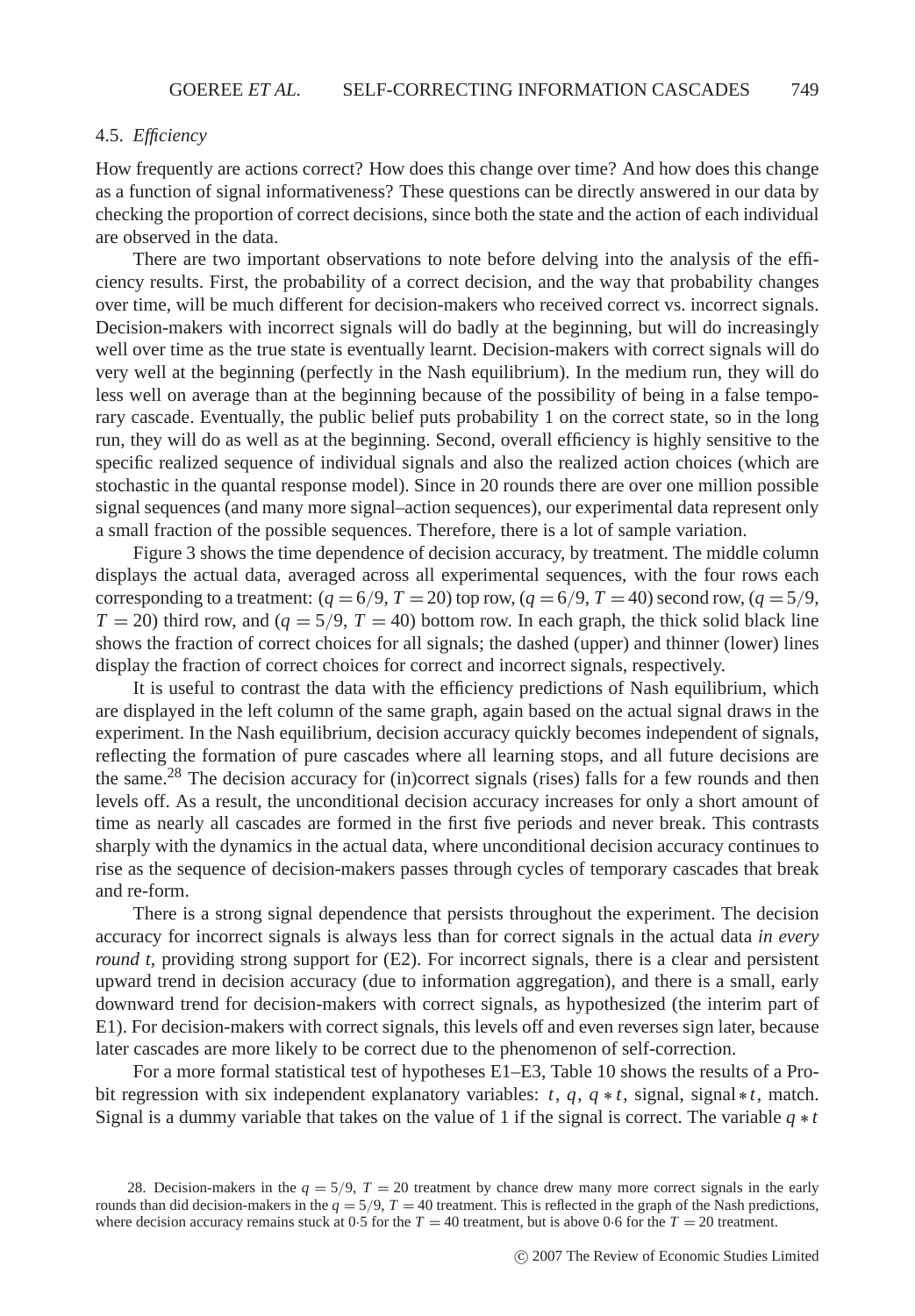

#### FIGURE 3

Decision accuracy along the sequence of decision-makers by treatment:  $(q = 6/9, T = 20)$  top row,  $(q = 6/9, T = 20)$  $T = 40$ ) second row,  $(q = 5/9, T = 20)$  third row, and  $(q = 5/9, T = 40)$  bottom row. In each graph, the thick solid line shows the fraction of correct choices for all signals, the dashed line for correct signals, and the thin line for incorrect signals. The lines show moving averages: a point at time *t* represents average decision accuracy between  $t - 2$  and  $t + 2$ for 3 ≤ *t* ≤ *T* −2. The left column gives Nash predictions, the middle column data, and the right column gives QRE–BRF simulations, all based on the actual signals used in the experiment

is an interaction of signal informativeness and time period,<sup>29</sup> which, according to hypothesis H4, should be positive. The variable (signal∗*t*) is an interaction between time and signal correctness. From hypothesis H1, the effect of *t* on decision accuracy should be positive only for incorrect signals, with a possible small negative effect for correct signals. Match is a variable that is included to control for possible experience effects.<sup>30</sup> Notice that we do not include  $T$  in the regression because the theory does not predict any effect except through the variable *t*.

The second column of Table 10 shows the estimated coefficients with standard errors in parentheses. All coefficients have the expected sign and are statistically significant. These results deserve closer inspection for at least two reasons. First, the regression is not based on any kind of structural model of decision-making. Second, there are obvious dependencies in the data and unmodelled sources of error, including quantal response errors and variation in signal sequences. (The third and fourth columns of the table are discussed later.)

<sup>29.</sup> Here  $q * t$  equals 0 if  $q = 5/9$  and  $q * t$  equals  $t$  if  $q = 6/9$ .

<sup>30.</sup> Match=1 corresponds to the first sequence in a session and ranges up to 20 or 30 depending on whether *T* equals 40 or 20, respectively.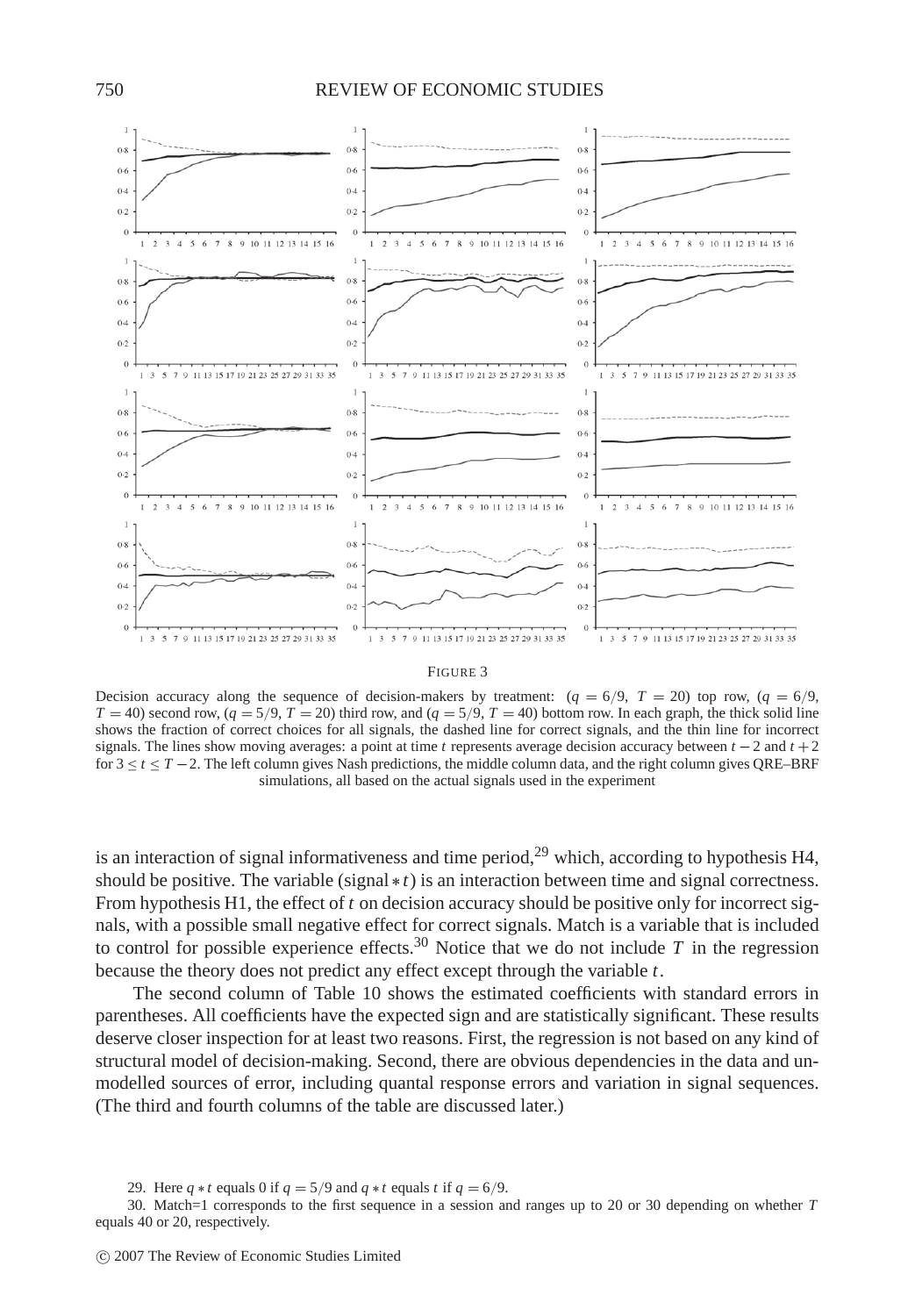| Probit estimation of the effects of q and t on efficiency |                  |                  |                   |  |  |  |
|-----------------------------------------------------------|------------------|------------------|-------------------|--|--|--|
| Dependent variable<br>Correct choice                      | Data             | Simulation 1     | Simulation 2      |  |  |  |
| Constant                                                  | $-1.57(0.30)$    | $-2.58(0.33)$    | $-3.27(0.32)$     |  |  |  |
| q                                                         | 1.26(0.51)       | 2.52(0.55)       | 4.51(0.53)        |  |  |  |
| t                                                         | 0.021(0.0025)    | 0.033(0.0026)    | 0.019(0.0025)     |  |  |  |
| $q^*t$                                                    | 0.017(0.0029)    | 0.016(0.0031)    | 0.012(0.0031)     |  |  |  |
| Signal <sup>*</sup> $t$                                   | $-0.037(0.0029)$ | $-0.049(0.0031)$ | $-0.027(0.0030)$  |  |  |  |
| Signal                                                    | 1.76(0.055)      | 2.23(0.059)      | 1.71(0.057)       |  |  |  |
| Match                                                     | 0.0047(0.0021)   | 0.0077(0.0022)   | $-0.0015(0.0006)$ |  |  |  |
| # Obs                                                     | 8760             | 8760             | 8760              |  |  |  |
| $\log L$                                                  | $-4620$          | $-4021$          | $-4178$           |  |  |  |

TABLE 10

### 4.6. *Summary of results*

Here we summarize our findings by relating them to the properties of the logit QRE discussed in Section 2.3.

- (C1) and (C2): *The occurrence of pure cascades decreases with T and increases with q.* The effect of *T* is obvious from comparing the different rows in Table 4. Both for  $q =$  $5/9$  and  $q = 6/9$ , the percentages of pure cascades fall quickly with each successive row. Comparing columns 1 and 3 and columns 2 and 4 in Table 4 shows the effect of signal informativeness.
- (C3 and C4): *The number of cascades increases with T and decreases with q.* See Table 6 and Figure 1. Longer sequences have more cascades because they allow for more cycles of formation and collapse. These effects are barely noticeable in short sequences: AH's experiment averaged slightly more than one cascade per sequence.
- (C5): *The probability of collapse sharply decreases as a function of the duration of the cascade.* See Figure 2.
- (C6 and C7): *Cascades lengths increase with* T for  $q = 6/9$  *and increase with* q. The effect of *T* can be decomposed as follows. First, and most obvious, if *T* is short then some cascades that would have lasted longer are interrupted at *T* . Second, by (C5) longer cascades are less likely to break. The two effects combined result in a fat tail of the length distribution and in a mass of cascades at *T* − 2, see Table 6 and Figure 1. The effect of *T* is not observed in the  $q = 5/9$  data, where the distributions of cascade lengths are very similar for the  $T = 20$  and  $T = 40$  treatments.
- (SC1): *Correct cascades last longer on average.* The observed average lengths of (correct, incorrect) cascades in the different treatments are  $(2.55, 2.24)$  for  $q = 5/9$  and  $T = 20$ ,  $(2.08, 1.91)$  for  $q = 5/9$  and  $T = 40$ ,  $(3.42, 2.85)$  for  $q = 6/9$  and  $T = 20$ , and  $(8.31, 5.50)$ for  $q = 6/9$  and  $T = 40$ .
- (SC2) and (SC3): *Reverse cascades are usually self-correcting, and repeat cascades are usually correct.* See Table 9. Across the four treatments, the probability that a reversed cascade is self-correcting is 63% (even though there are many more correct than incorrect cascades to reverse from). It is this feature of the dynamics that produces the full information aggregation result of Proposition 1.
- (SC4): *Later cascades are correct more frequently than earlier ones.* See Table 9, which lists the number of (in)correct cascades among initial and final cascades.
- (SC5): *Cascades are almost always broken by decision-makers with contradictory signals.* See Table 2.

c 2007 The Review of Economic Studies Limited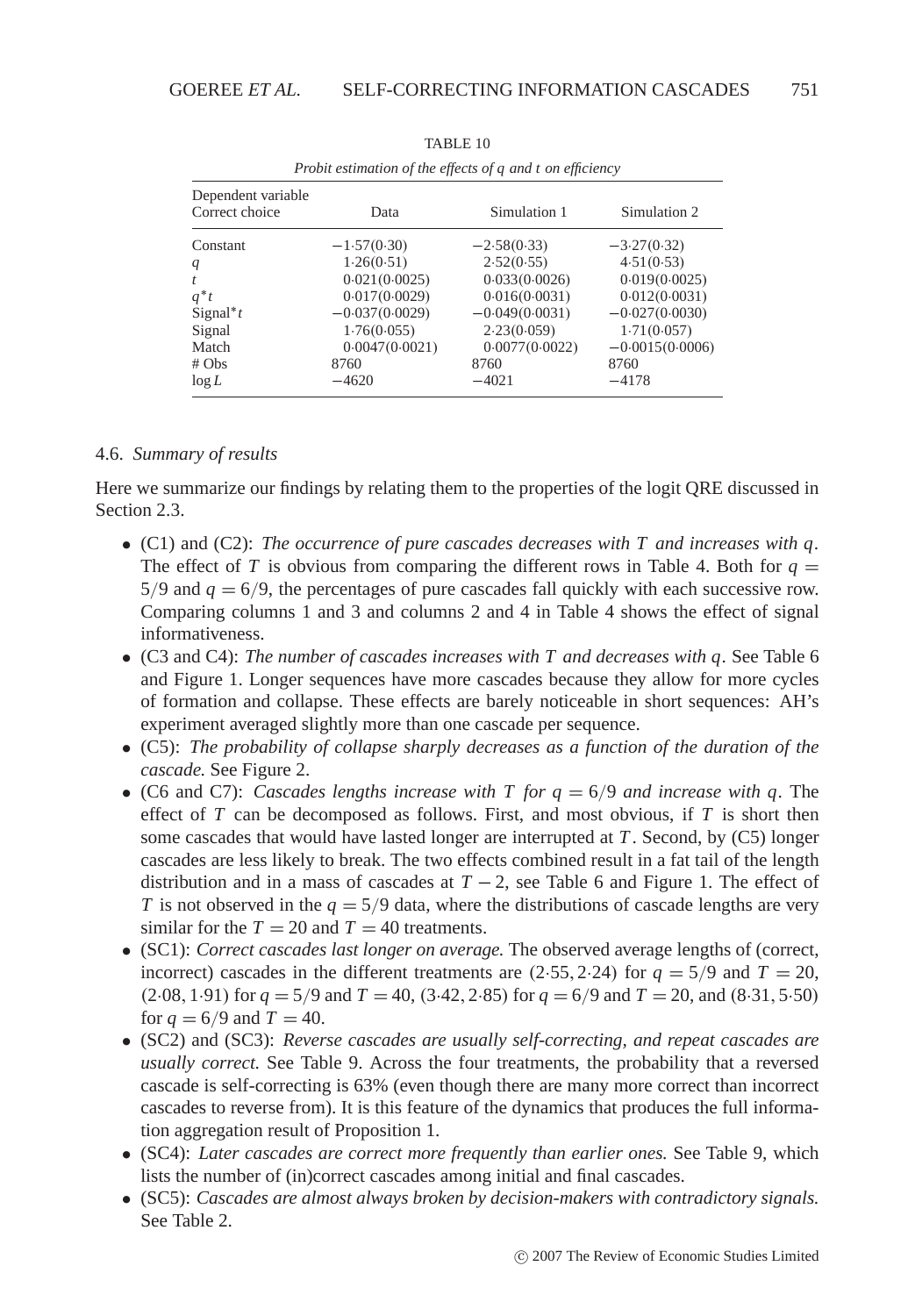- (E1): Ex ante *efficiency is increasing in t.* Efficiency is increasing in *t*, conditional on an incorrect signal. Efficiency is initially decreasing in *t* conditional on a correct signal, but this eventually reverses (see Figure 3).
- (E2): *Correct signals lead to more efficient decisions than do incorrect signals.* Again, see Figure 3.
- (E3): *More informative signals lead to more efficient decisions.* See Figure 2 and Table 10.

The final three hypotheses, (B1)–(B3), address the evolution of beliefs during a sequence and are discussed in Section 6. The next section describes the QRE estimation and our BRF model.

#### 5. RESULTS II: ESTIMATION

We start by describing the estimation procedure for the basic logit QRE model. The only parameter is the slope of the logit response curve, which in the context of these games can be interpreted as a proxy for rationality, experience, and task performance skill. In subsequent subsections, we jointly estimate logit and other parameters, using standard maximum likelihood estimation. For comparability, we choose to normalize pay-offs in all experiments to equal 1 if a subject guesses the state correctly and 0 otherwise.<sup>31</sup>

Since subjects' choice behaviour depends on  $\lambda$ , public beliefs follow a stochastic process that depends on  $\lambda$ . The evolution of the public belief can be solved recursively (see equations (2.4) and (2.5)), so implicitly we can write  $p_t(c_1,\ldots,c_{t-1} | \lambda)$ . Given { $\lambda, s_t, (c_1,\ldots,c_{t-1})$ }, the probability of observing player *t* choose *A* is

$$
P(c_t = A | \lambda, s_t, c_1, \dots, c_{t-1}) = \frac{1}{1 + \exp(\lambda(1 - 2\pi_t^{s_t}(p_t(c_1, \dots, c_{t-1} | \lambda))))},
$$
(5.1)

and  $P(c_t = B | \lambda, s_t, c_1, \ldots, c_{t-1}) = 1 - P(c_t = A | \lambda, s_t, c_1, \ldots, c_{t-1})$ . Therefore, the likelihood of a particular sequence of choices,  $c = (c_1, \ldots, c_T)$ , given the sequence of signals is simply

$$
l(c | \lambda) = \prod_{t=1}^{T} P(c_t | \lambda, s_t, c_1, \dots, c_{t-1}).
$$

Finally, assuming independence across sequences, the likelihood of observing a set of *M* sequences  $\{c^1, \ldots, c^M\}$  is just

$$
L(c1,..., cM | \lambda) = \prod_{m=1}^{M} l(cm | \lambda).
$$

The estimation results for the logit QRE model are given in Table 11. The  $\lambda$  estimates for the four treatments are quite stable, and the pooled estimate is close to that estimated from the AH data.32

Since comparison with Nash equilibrium does not provide a particularly informative benchmark for the logit QRE, the following three subsections consider extensions and alternatives

<sup>31.</sup> Recall that in the experiment subjects received \$1 for a correct choice and \$0·10 for an incorrect choice. The difference of \$0.9 is normalized to 1 unit in the estimations. Without this normalization, the estimates of  $\lambda$  reported below would be multiplied by a factor of 1/0·9.

<sup>32.</sup> Notice that the estimated value of  $\lambda$  for the  $(q = 5/9, T = 20)$  treatment is somewhat greater than the other three treatments. This may reflect a subject pool effect, since that treatment was the only one that used mostly Caltech students. (The reason that the design is not balanced with respect to subject pool is that Caltech's laboratory has a maximum capacity of 32 subjects.) In the estimations reported below, we found no other notable differences in parameter estimates, so subject pool seems to play a minor role in our data.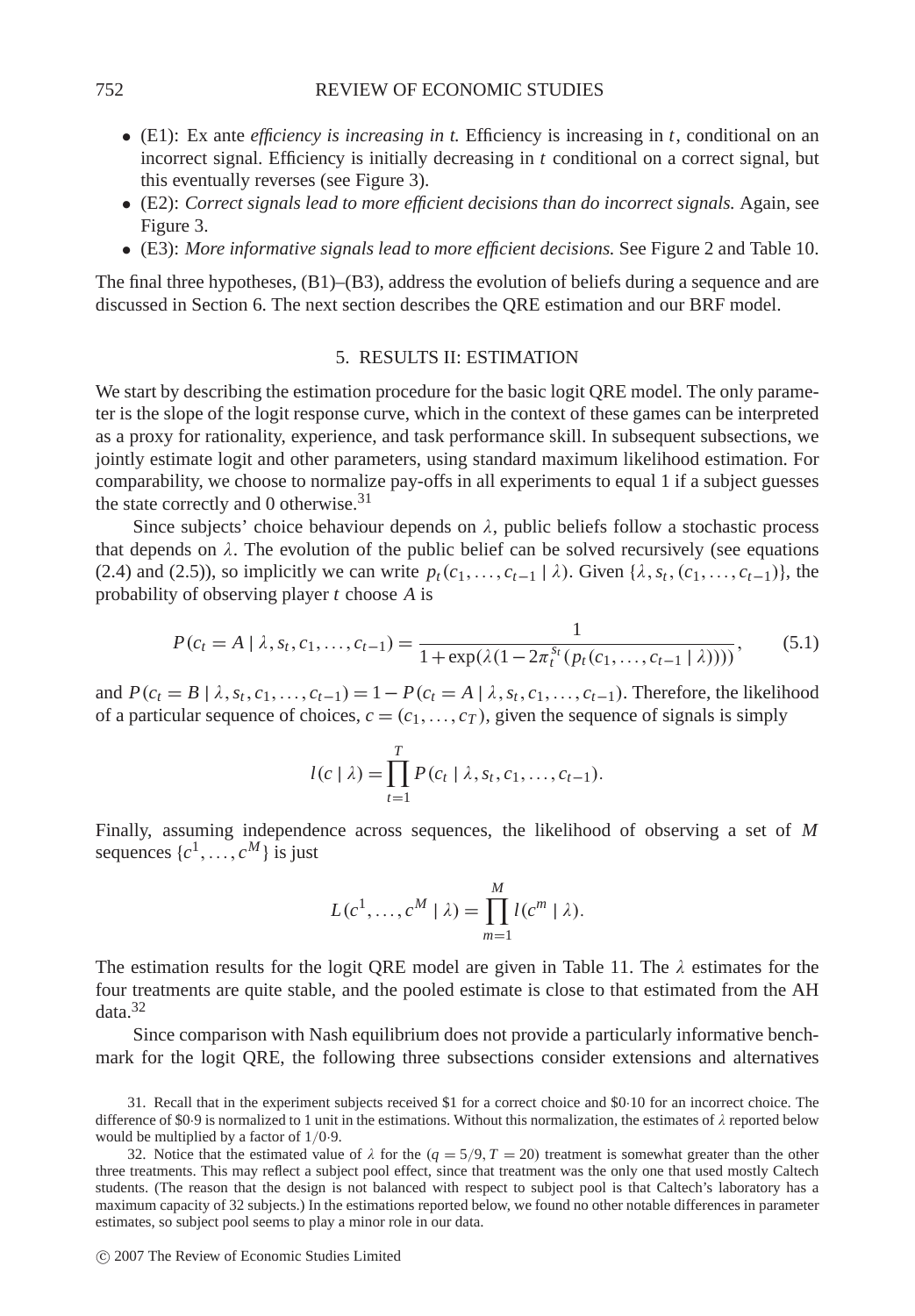|             |                | Our data         |                |                |                |              |
|-------------|----------------|------------------|----------------|----------------|----------------|--------------|
|             |                | $p = 5/9$        |                | $p = 6/9$      |                | $p = 6/9$    |
| # Obs       | $T=20$<br>2320 | $T = 40$<br>2240 | $T=20$<br>1800 | $T=40$<br>2400 | Pooled<br>8760 | $T=6$<br>270 |
| QRE         |                |                  |                |                |                |              |
| λ           | 11.36(0.42)    | 7.19(0.32)       | 4.38(0.18)     | 4.69(0.19)     | 6.12(0.14)     | 6.62(0.72)   |
| $\log L$    | $-981.0$       | $-1181-4$        | $-682.0$       | $-634.0$       | $-3650.3$      | $-79.0$      |
| ORE-BRF     |                |                  |                |                |                |              |
| $\alpha$    | 2.33(0.18)     | 2.97(0.36)       | 2.01(0.16)     | 1.67(0.16)     | 2.46(0.10)     | 1.51(0.19)   |
| $\lambda$   | 7.07(0.45)     | 3.68(0.32)       | 3.47(0.16)     | 4.09(0.18)     | 4.23(0.11)     | 5.90(0.76)   |
| $\log L$    | $-930.7$       | $-1147.6$        | $-653.0$       | $-622.5$       | $-34660$       | $-74.5$      |
| <b>QRNE</b> |                |                  |                |                |                |              |
| $\lambda_A$ | 14.45(0.62)    | 9.82(0.49)       | 5.16(0.23)     | 4.74(0.18)     | 6.32(0.14)     | 7.93(0.92)   |
| $\lambda_B$ | 4.07(0.37)     | 1.86(0.18)       | 1.86(0.18)     | 3.45(0.33)     | 4.48(0.28)     | 3.78(0.66)   |
| $\log L$    | $-947.7$       | $-1156.3$        | $-660.8$       | $-627.9$       | $-3636.6$      | $-74.7$      |
| QRNE-BRF    |                |                  |                |                |                |              |
| $\alpha$    | 3.24(0.34)     | 2.64(0.41)       | 1.82(0.24)     | 1.54(0.16)     | 2.59(0.12)     | 1.75(0.23)   |
| $\lambda_A$ | 5.43(0.44)     | 4.06(0.51)       | 3.65(0.27)     | 4.19(0.20)     | 4.09(0.12)     | 5.35(0.83)   |
| $\lambda_B$ | 12.56(1.87)    | 3.25(0.47)       | 2.93(0.52)     | 3.40(0.34)     | 4.92(0.33)     | 15.68(10.58) |
| $\log L$    | $-925.6$       | $-1147.1$        | $-652.5$       | $-620.5$       | $-3462.8$      | $-73.3$      |
| <b>CH</b>   |                |                  |                |                |                |              |
| $\tau$      | 1.67(0.06)     | 1.24(0.04)       | 1.96(0.04)     | 2.82(0.03)     | 1.91(0.02)     | 2.20(0.22)   |
| $\log L$    | $-964.0$       | $-1180-4$        | $-694.3$       | $-656.6$       | $-3636.1$      | $-77.1$      |
| CH-BRF      |                |                  |                |                |                |              |
| $\tau$      | 1.98(0.08)     | 1.40(0.07)       | 2.03(0.08)     | 2.87(0.08)     | 2.06(0.04)     | 2.45(0.27)   |
| $\alpha$    | 1.49(0.10)     | 0.97(0.12)       | 1.54(0.06)     | 1.65(0.07)     | 1.34(0.04)     | 0.99(0.07)   |
| $\log L$    | $-925.7$       | $-1167.2$        | $-683.1$       | $-650.0$       | $-3537.5$      | $-74.3$      |
| QRE-CH      |                |                  |                |                |                |              |
| $\tau$      | 2.00(0.11)     | 1.67(0.14)       | 2.52(0.20)     | 3.63(0.23)     | 2.54(0.08)     | 2.44(0.25)   |
| $\lambda$   | 26.45(3.31)    | 16.99(2.33)      | 7.07(0.86)     | 6.23(0.51)     | 13.12(0.75)    | 28.34(14.16) |
| $\log L$    | $-940.7$       | $-1162-1$        | $-672.3$       | $-650.0$       | $-3486.3$      | $-74.3$      |
| QRE-CH-BRF  |                |                  |                |                |                |              |
| $\alpha$    | 1.91(0.16)     | 2.67(0.27)       | 1.90(0.16)     | 1.50(0.15)     | 1.81(0.08)     | 1.36(0.32)   |
| $\tau$      | 2.56(0.23)     | 3.23(0.73)       | 3.70(0.73)     | 3.80(0.28)     | 2.90(0.10)     | 3.54(2.28)   |
| λ           | 12.77(1.80)    | 4.50(0.73)       | 3.97(0.47)     | 5.21(0.45)     | 7.69(0.50)     | 7.47(3.96)   |
| $\log L$    | $-911.9$       | $-1144.3$        | $-652.0$       | $-616-1$       | $-3411.3$      | $-73.9$      |

TABLE 11

to the basic model. This allows us to assess the extent to which the choice behaviour in our data is explained by quantal response type decision errors as opposed to other sources, such as non-Bayesian updating and non-rational expectations.<sup>33</sup> Using parametric specifications, we measure the extent of certain types of these biases in the data.

### 5.1. *Incorporating the base rate fallacy*

In their seminal article, Kahneman and Tversky (1973) present experimental evidence showing that individuals' behaviour is often at odds with Bayesian updating. As noted in the introduction, there is considerable evidence in the literature on cascade experiments that players are

33. Huck and Oechssler (2000) find evidence of non-Bayesian updating in a similar context.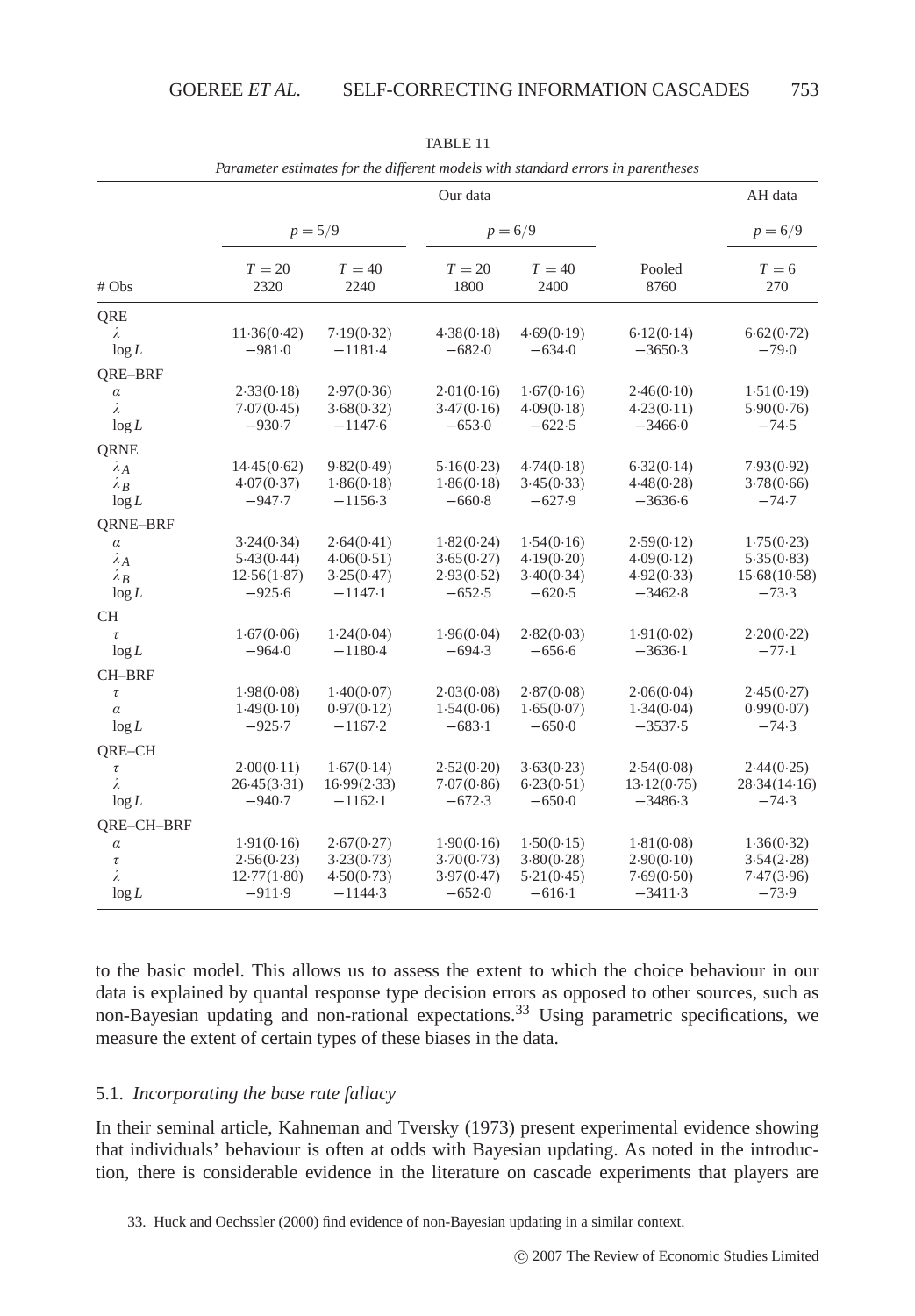#### 754 REVIEW OF ECONOMIC STUDIES

non-Bayesian. We explore two of these here. First, a particularly prevalent judgement bias is the BRF, or as Camerer (1995, pp. 597–601) more accurately calls it, "base rate neglect". In the context of our social learning model, the BRF would imply that agents weight the public prior too little relative to their own signal. Because past experiments have been suggestive of these effects, we construct an analytical model of this and estimate it using the error structure of the logit equilibrium.<sup>34</sup> We formalize this idea as a non-Bayesian updating process in which the private signal is counted by the decision-maker as  $\alpha$  signals, where  $\alpha \in (0, \infty)$ .<sup>35</sup> Rational agents correspond to  $\alpha = 1$ , while agents have progressively more severe BRF as  $\alpha$  increases above 1.<sup>36</sup>

While agents overweight their private signals, we retain the assumption that they have rational expectations about others' behaviour. This implicitly assumes that  $\alpha$  is common knowledge (as well as  $\lambda$ ). The updating rules in (2.1) and (2.2) now become

$$
\pi_t^a(p_t \mid \alpha) = \frac{q^{\alpha} p_t}{q^{\alpha} p_t + (1 - q)^{\alpha} (1 - p_t)}
$$
(5.2)

and

$$
\pi_t^b(p_t | \alpha) = \frac{(1-q)^{\alpha} p_t}{(1-q)^{\alpha} p_t + q^{\alpha} (1-p_t)},
$$
\n(5.3)

respectively. From these equations, it is easy to see that for  $\alpha > 1$  the learning process is faster as agents' choices depend more on their own signals, in the sense that the expected change in posterior is greater. Indeed, when  $\alpha$  tends to infinity and decision-making is perfectly rational  $(\lambda = \infty)$ , the Bayesian updating process on public beliefs would be equivalent to having full information about previous signals.

The public belief,  $p_t$ , in equations (5.2) and (5.3) is derived recursively using (2.3)–(2.5). In particular, this means that subjects not only overweight signals, but also take into account that other subjects overweight signals too, and the public belief is updated accordingly. Thus, for  $\alpha > 1$ , the public belief is updated more quickly than in the pure Bayesian model.

The estimation results for the QRE–BRF model are reported in the second panel of Table 11. For all treatments, the BRF parameter,  $\alpha$ , is significantly greater than 1.<sup>37</sup> To test for significance, we can simply compare the loglikelihood of the QRE–BRF model with that of the constrained model (with  $\alpha = 1$ ) in the top panel. Obviously, the BRF parameter is highly significant.<sup>38</sup> Furthermore, the constrained model yields a significantly (at the 0.01 level) higher estimate of  $\lambda$ for all treatments.

There is at least one alternative interpretation to the finding that subjects respond too strongly to their signal. By doing so, they are giving better information to later decision-makers, which increases efficiency and raises the expected utility of the other players in the game. Evidence from experiments on public goods and some game theory experiments suggest some degree of altruism by subjects. Conceivably, what we are calling a base rate neglect (or overweighting of signals) may simply be a manifestation of altruistic behaviour. However, there is some counter evidence that suggests this is probably not the case. First, if altruism is the motivating force, one

37. Similar results are reported by Çelen and Kariv (2004).

38. For the pooled data, the difference in loglikelihoods is nearly 200. A simple *t*-test also rejects the hypothesis that  $\alpha = 1$ , with a *t*-statistic of 14.6. Tests conducted for the AH data also reject the constrained model, with a slightly lower estimate of  $\alpha$ .

<sup>34.</sup> Some error structure is required for the estimation because the  $\alpha$ -BRF model is deterministic.

<sup>35.</sup> This could also be loosely interpreted as a parametric model of "overconfidence" bias in the sense of Griffin and Tversky (1992). Nöth and Weber (2003) and Kariv (2005) use this terminology.

<sup>36.</sup> Values of  $\alpha < 1$  correspond to underweighting the signal, or "conservatism" bias, as discussed in Edwards (1968) and Camerer (1995, pp. 601–602). Although this latter kind of bias has less support in the experimental literature, it is sufficiently plausible that we choose not to assume it away.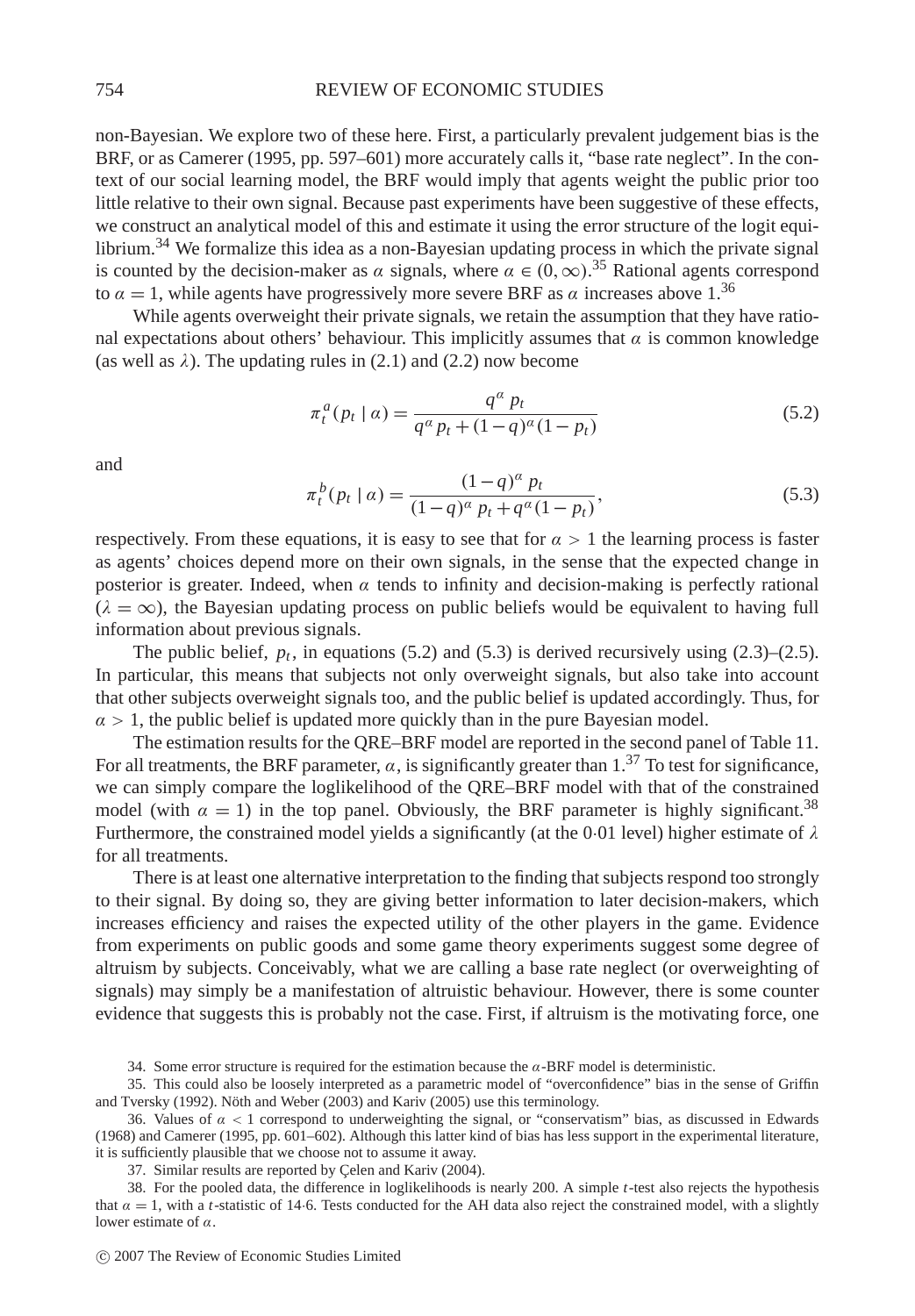would expect higher estimates of  $\alpha$  for  $T = 40$  than for  $T = 20$ . This is not the case. Second, one would expect less overweighting of signals in later periods than in earlier periods. We tested for this and found no significant effect. Therefore, our interpretation is not that subjects are behaving altruistically, but rather the source of the distortion is a probability judgement fallacy.

## 5.2. *Incorporating non-rational expectations*

Rather than simply overweighting private information relative to the base rate (public belief), it is possible that players update incorrectly because they do not have rational expectations about the driving parameters of the model. The QRE model implicitly assumes that  $\lambda$  is constant across the population and common knowledge. In particular, if players believed other players'  $\lambda$  were lower than it truly was, then beliefs, and hence choice dynamics, would be qualitatively different from the previous models. For example, if choices are believed to be generated by a noisier process, players draw weaker inferences about predecessors' signals from observing their choices, while the opposite would be true if choices were believed to be closer to perfect best response. Accordingly, we consider a model that allows for separate belief and action precision parameters, as proposed by Weizsäcker (2003). These different parameters are labelled  $\lambda_a$  (action lambda) and  $\lambda_b$  (belief lambda). That is, players choice probabilities follow the logit choice function with parameter  $\lambda_a$  but they believe that other players' choice probabilities follow a logit choice function with parameter  $\lambda_b$ .<sup>39</sup> We call this the *non-rational expectations model* or QRNE model.

The estimation results for the QRNE model are also given in Table 11. While this two-parameter model performs significantly better than the QRE model, the increase in likelihood is smaller in magnitude than the increase in QRE–BRF relative to the simple QRE.

An advantage of using the QRE model is that we can explore the relative importance of different biases, by nesting them in the same model. In this case, we can see whether the BRF bias is more or less important in our data compared with updating failures due to irrational expectations about other players' error probabilities. When BRF and QRNE are combined so that the model includes both sources of bias, the action and belief  $\lambda$  are virtually identical when estimated from the pooled data, and the increase in likelihood from the QRE–BRF model is barely significant.

#### 5.3. *Incorporating cognitive heterogeneity*

It is instructive to consider other models with non-quantal response sources of noise which could also potentially explain our data. This helps to check the validity of our basic story for choice behaviour, in light of the observation that the Nash equilibrium does not provide a way to challenge any of the predictions of QRE. One natural question to ask is where the source of scatter (error) in our data is really coming from. In QRE, it is assumed to come entirely from pay-off-monotone choice errors, and this behaviour is assumed to be homogeneous across the population. An alternative possibility is that this apparent noise in the data is due to some kind of underlying heterogeneity. We explore one possible model of heterogeneity in this section.

Although there are many options, a natural first step is to suppose that some players behave completely randomly, while other players optimize against such behaviour. Camerer, Ho and Chong (2004) extend this idea to allow for multiple levels of sophistication.<sup>40</sup> Specifically, level 0 players are random, and all other players use optimal strategies given their beliefs. Level 1 players believe all the other players are level 0, level 2 players believe all others are a mixture of level 0 and level 1, and so forth. The proportion of level *k* players in the population is given by a Poisson

<sup>39.</sup> See Kübler and Weizsäcker (2004) for a more extensive discussion of this model.

<sup>40.</sup> Stahl and Wilson (1995) explored a related but different model with levels of sophistication to study behaviour in experimental games. See Camerer *et al.* (2004) for a discussion of the differences between the two models.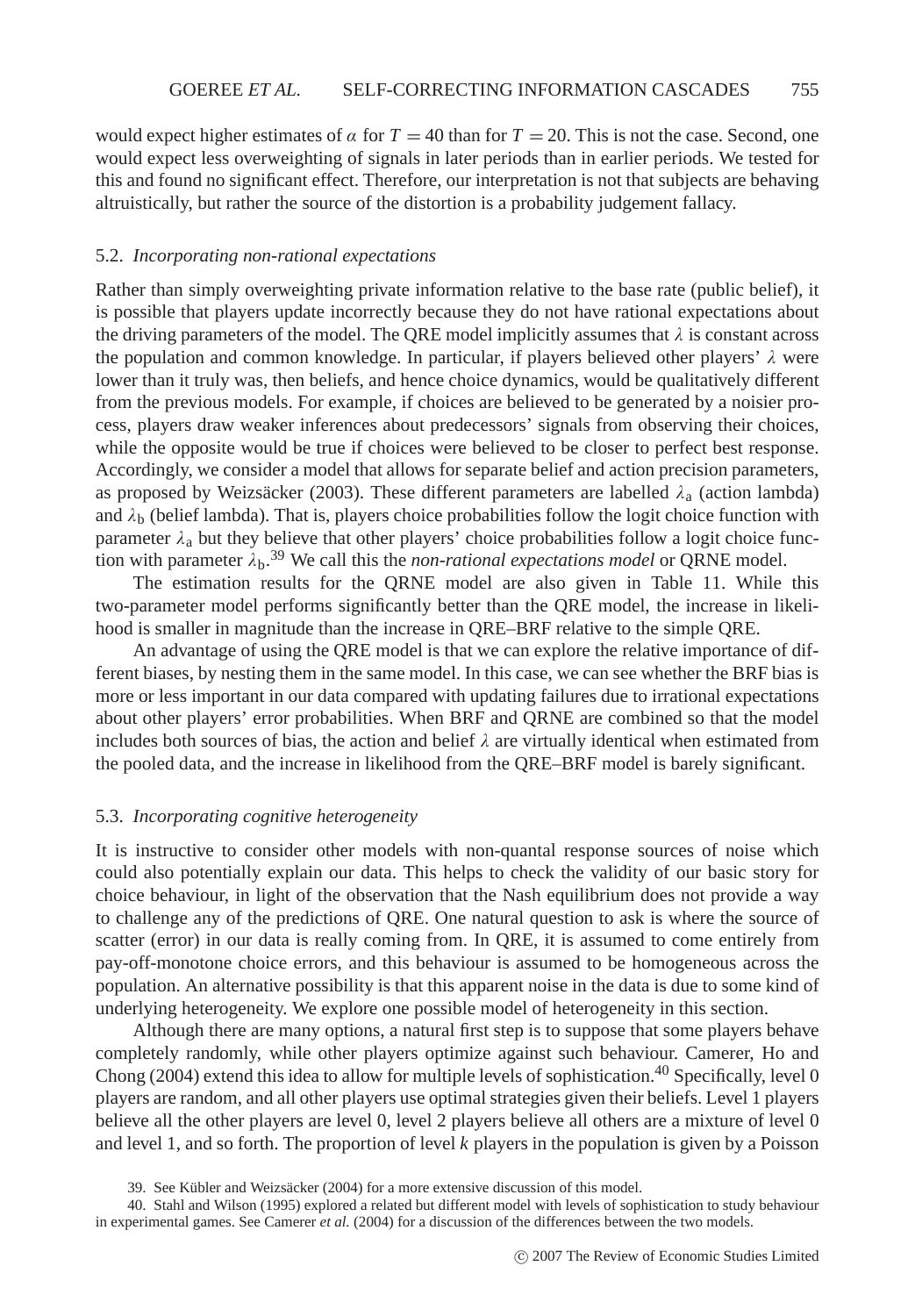distribution with parameter  $\tau$ . That is, the probability of a level  $k$  player in the population, given the Poisson parameter  $\tau$  is equal to  $\frac{\tau^k e^{\tau}}{k!}$ . Thus, for example, if  $\tau = 1.5$  then the distribution of types  $0, 1, 2, 3, ...$  is equal to  $(0.22, 0.33, 0.25, 0.125, ...)$ . Players are assumed to have truncated rational expectations, that is, level *k* players believe all other players are a mixture of levels less than *k*, with their relative probabilities given by the true Poisson distribution. Thus, again using the example of  $\tau = 1.5$ , 22% of the players are simply randomizing, 33% are optimizing assuming they face only rational players, 25% are optimizing assuming they face a mixture of level 0 and level 1 in proportions equal to  $\frac{2}{5}$  and  $\frac{3}{5}$ , and so forth. Therefore, assuming the model is correct, very high-level types have very accurate beliefs about the distribution of types. This implies they also have accurate beliefs about the distribution of strategies in the population, and therefore they are almost optimizing. This is called the *CH model*.

The presence of randomizing level 0 players will lead higher level players to implicitly discount the information contained in the choices of their predecessors. In this way, the CH model can pick up some of the same features of the data as QRE. To see this, it is instructive to look at exactly what the behaviour of the lowest three types are. Level 0's of course are just random. Level 1's simply follow their own signal, since they assume there is no useful information in the observations of previous decision-makers (they are believed to be totally random). Level 2's optimize against a mixture of such players, so they simply act as if each previous decision is a noisy (but informative) signal about the signals of earlier decision-makers. Again using the example of  $\tau = 1.5$ , if the second mover is a level 2 player and observed the first player choose A choices, they believe that the first mover received an *A* signal with probability  $\frac{4}{5}$  and a *B* signal with probability  $\frac{1}{5}$ . Thus, such a player's posterior on state *A* will be less than *q*. That is, level 2's have dampened updating, but also note that level 2's will reach a point quickly where they no longer follow their own signal. In the example above, they will act exactly like a player following the Nash equilibrium and will herd after one of the decisions has been chosen two more times than the other decision. (This is independent of *q*.) Furthermore, like QRE, CH is "complete" in the sense that it is consistent with any sequence of choices and signals. Hence we can obtain maximum likelihood estimates of the parameter  $\tau$  via the same methodology, without using QRE, see Table 11.

We also estimate CH together with QRE to allow for further comparison with QRE. To do so, we suppose that each agent is assigned a level *k* in the hierarchy, as in CH, but quantal responds to her beliefs, as in QRE. Thus, QRE–CH is a model parameterized by  $(\tau, \lambda)$ , which are assumed to be common knowledge. All three models (CH, QRE, and QRE–CH) are then re-estimated with the inclusion of the BRF parameter  $\alpha$ , to allow for the possibility of over- or underweighting of private information in each case, see Table 11. Note that the estimates for the combined QRE–CH–BRF model are stable across data-sets and generally result in the highest likelihood. All three are significant factors, based on likelihood ratio tests, and leaving out any one of these factors changes the magnitudes of the other estimates.

A surprising finding is that the estimate for  $\tau$  is larger in magnitude than has been typically found in other settings. Camerer *et al.* (2004) report estimates in the range of 1·5–2·5, while our estimate in the combined model is  $2.9$  (with a standard error of  $0.10$ ). This appears to be due to an interaction between  $\tau$ ,  $\lambda$ , and  $\alpha$ . The estimate of  $\tau$  in the pure CH model is 1.9, and its estimate in the QRE–CH model (without BRF) is 2·5. Combining QRE and CH also leads to substantially larger estimates of  $\lambda$ . The reason for this is that both are rationality parameters that substitute for each other. The 0 types in the CH model absorb a lot of the randomness in the QRE model. In other words, the random behaviour that can only be explained by 0 types in the CH model is also explained by quantal response randomness. Hence, we find relatively low values of either parameter if the models are estimated separately, but both increase significantly when the models are combined.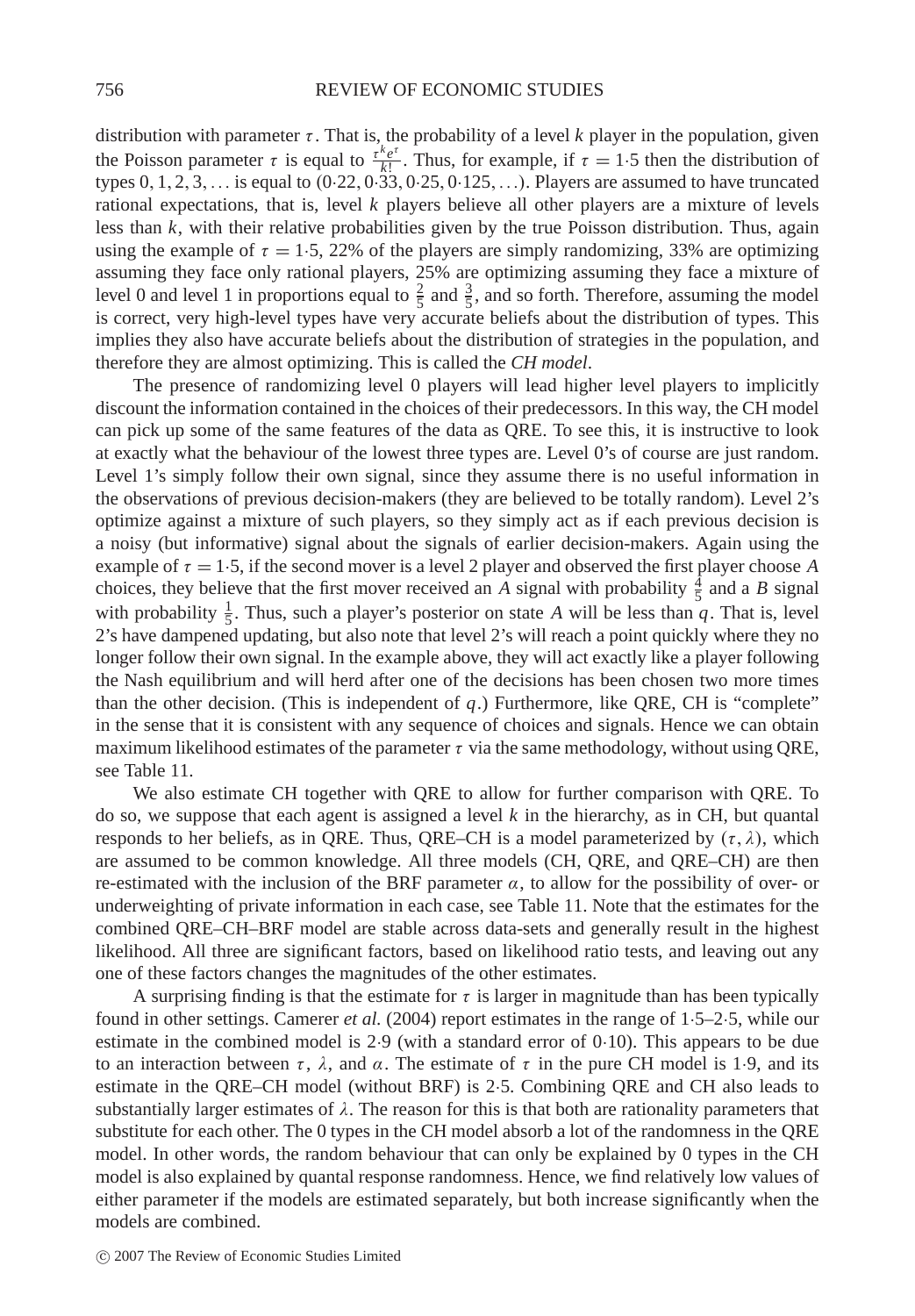## 5.4. *Implications of estimates for the data*

The QRE–BRF model is simple and intuitively appealing and we use it to create simulated data for comparisons with the actual data. $41$  For each of the four treatments, we used the data from the *other* three treatments to obtain out-of-sample estimates for  $\lambda$  and  $\alpha$ . We then applied the out-of-sample estimates to the signals realized in the experiment to obtain simulated choices for the treatment. Based on this simulated data-set, we computed descriptive statistics about the numbers, lengths, and types of cascades: pure and temporary, repeated and reversed, self-correcting, etc. These are reported in the right two columns of Tables 4 and 5 (pure and temporary cascades, respectively) and the second and fifth rows of Tables 6 and 8 (numbers/lengths of cascades and reversals, respectively). Because the simulations were constructed using out-of-sample estimates of  $\lambda$  and  $\alpha$ , they represent out-of-sample predictions of the properties of cascades in our data, which makes a comparison with the actual data meaningful. Indeed, the match with the actual data is quite remarkable.

We are also able to construct out-of-sample simulated efficiency dynamics in the same way for each of the four treatments, again using the actual sample draws. These are displayed in the four charts in the right-hand column of Figure 3. Again, it reproduced the patterns observed in the data.

To check the robustness of our findings and to check it against the theoretical model, we generated two simulated data-sets based on the QRE–BRF model, using the pooled estimates  $\lambda = 4.23$  and  $\alpha = 2.46$ . The first of these simulations uses the same signal sequences as in the laboratory experiment, but decisions are generated by the QRE–BRF model. The second simulation uses a completely new draw of signal sequences. The Probit estimations based on the simulated data-sets are reported in columns 3 and 4 of Table 10. While there are some small differences in magnitude, all coefficients of theoretical interest are significant with the correct sign.<sup>42</sup> Note that the loglikelihoods for the simulated data are higher than for the real data. This is likely caused by the fact that the simulations assume homogeneous agents, while we would expect some heterogeneity to be present in the laboratory data.

#### 6. RESULTS III: ESTIMATED BELIEF TRAJECTORIES

We use belief estimates generated from the QRE–BRF model to examine both the informational efficiency and to address hypotheses about the evolution of beliefs (B1–B3). How well is the information from private signals aggregated? How high is the public belief on the correct alternative after a sequence of decisions? How does this vary with our treatment variables, *q* and *T* ?

#### 6.1. *Informational efficiency*

As shown in Proposition 1, in a QRE the public belief about the correct alternative increases on average with *t* and converges to 1 as *T* approaches infinity. The convergence is slower for the  $q = 5/9$  treatments than for the  $q = 6/9$  treatments. Of course, in any finite sequence, information cannot possibly reveal the correct alternative because of a combination of noise in the signal

<sup>41.</sup> The QRE–CH–BRF model would have been an alternative model for simulation, but the additional randomness of 0-level types would have necessitated many more simulated sequences. Because the fit improvement over QRE–BRF is negligible, we decided to use the simpler QRE–BRF model for our simulations.

<sup>42.</sup> The only notable difference is the experience variable, which is not significant in the simulation using a new batch of signal sequences, suggesting that its significance was spurious, due to more favourable order of signals in later matches. (Indeed, there is no reason that experience should have had a significant effect in the first simulation.) In any case, the magnitude of the experience effects, to the extent they may possibly not be spurious, is negligible.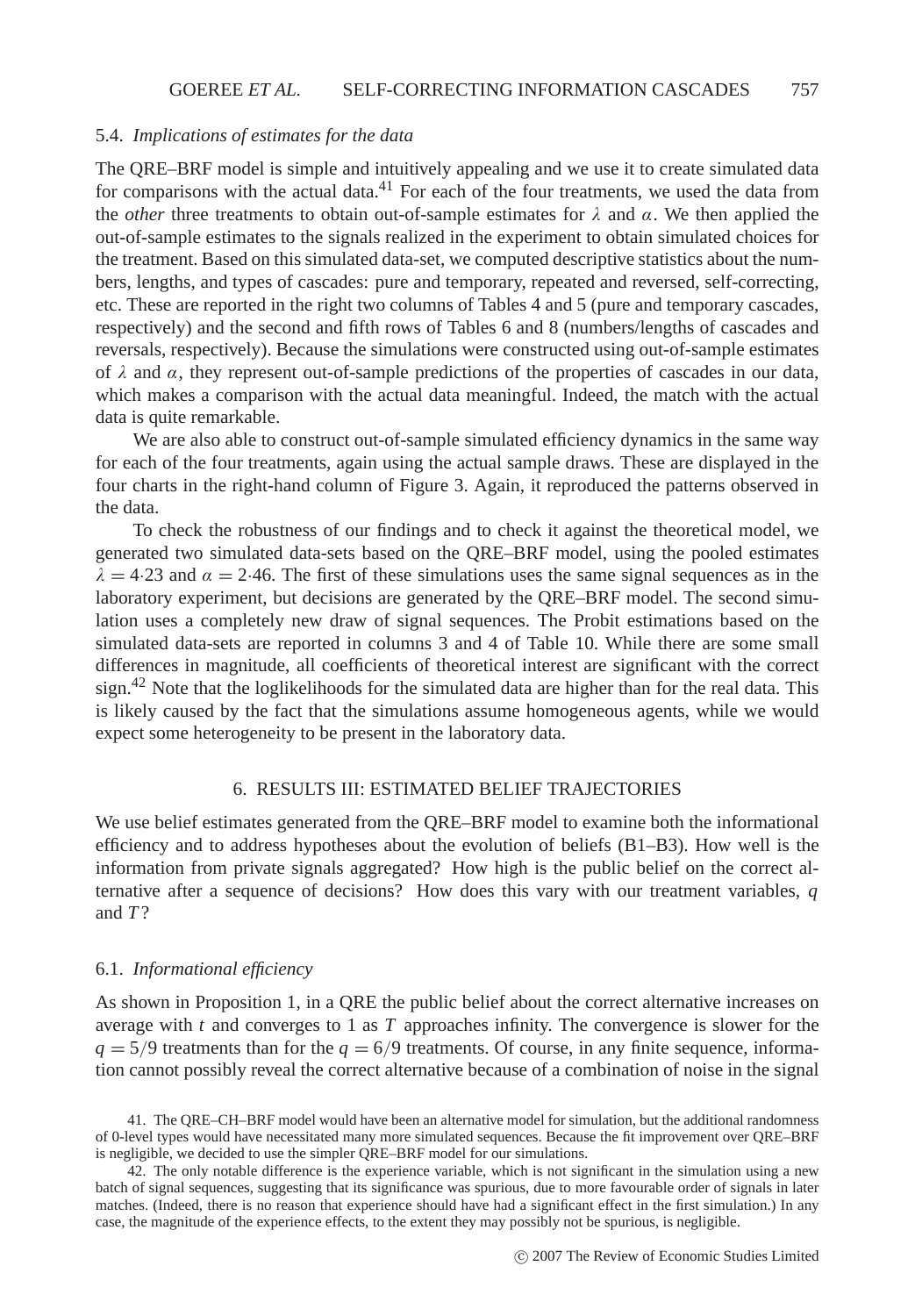

FIGURE 4

Estimated belief trajectories using the QRE–BRF model for all sequences in one of the  $(q = 6/9, T = 20)$  sessions

generation process and noise in the decision-making process. Moreover, this noise in signal generation is compounded by strategic considerations that affect the social learning process.

Although we do not observe beliefs directly, we can use the theoretical QRE–BRF model together with the observed choice data to obtain estimated public belief paths.<sup>43</sup> This is done for every sequence in the experiment. Using the pooled estimates,  $\lambda = 4.23$  and  $\alpha = 2.46$ , each sequence of action choices implies a unique public belief. This is illustrated in Figure 4, which shows the belief paths for all sequences in one of the  $q = 6/9$  and  $T = 20$  sessions. The belief trajectories for other sessions exhibit similar features. Here, the horizontal axis represents the sequence of decisions and the vertical axis the belief about the correct alternative. Each upward tick in the belief paths corresponds to a correct choice and each downward tick to an incorrect choice. Theoretically, for long enough sequences, the belief paths for almost all sequences should converge to 1.

The simplest way to test Hypotheses (B1)–(B3) is to average the public belief about the correct alternative across all sequences for a given treatment. This produces the four curves in the upper left panel of Figure 5. The other three panels depict simulated average beliefs using the QRE–BRF model (upper right panel), the Nash model (lower left panel), and a model where agents simply follow their private signals (lower right panel). Notice that the beliefs implied by the QRE–BRF model resemble those estimated from the actual choices, while the other two models produce very different belief paths. Furthermore, the curves in the upper left panel are obviously consistent with the theoretical hypotheses  $(B1)$ – $(B3)$ .<sup>44</sup>

The comparison between the different  $q$  treatments is a weak test since the paths are constructed using the theoretical model. That is, even if the sequences of signals and decisions were exactly the same for all sequences in  $q = 6/9$  and  $q = 5/9$  session, the  $q = 6/9$  curves necessarily would lie strictly above the  $q = 5/9$  curves. That said, the ordering also reflects a salient difference between our  $q = 5/9$  and  $q = 6/9$  data, namely that cascades fall apart more quickly and are more often incorrect in the  $q = 5/9$  data than in the  $q = 6/9$  data (see Tables 5–8 of

<sup>43.</sup> Dominitz and Hung (2004) report a social learning experiment using a belief elicitation procedure.

<sup>44.</sup> The Nash predictions in the lower leftmost panel show that the difference between the two  $q = 6/9$  treatments is caused by the particular signals drawn in these treatments.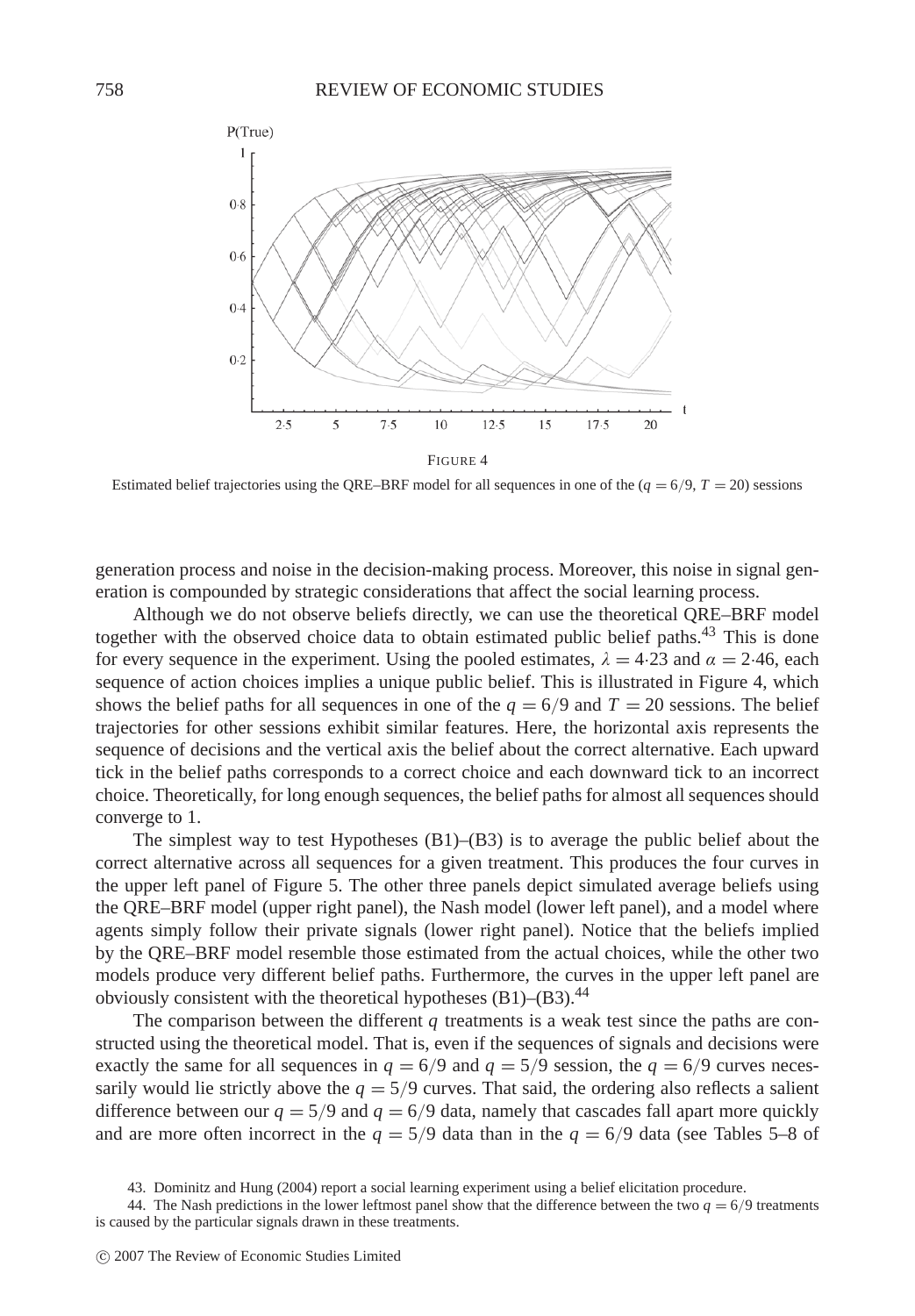

FIGURE 5

Estimated public beliefs about the true state by treatment (colour coded as in Figure 1) averaged over all sessions. All four panels are based on the sequence of signals employed in the experiment. Furthermore, (i) in the upper left panel, beliefs are based on observed decisions using the estimated parameters of the QRE–BRF model, (ii) in the upper right panel, beliefs are based on the average of 100 QRE–BRF simulations of decisions, (iii) in the lower left panel, beliefs are based on Nash decisions, and (iv) in the lower right panel, beliefs are based on fully revealing decisions, that is, when choices are based on private information only

the previous section). However, that the curves are increasing in *t* is *not* an artefact of the construction, but simply reflects the fact that there are more good cascades and fewer bad cascades towards the end of a sequence than towards the beginning. In summary, we find strong support for hypotheses (B1), (B2), and (B3).

Finally, it is natural to ask whether efficiency is higher under the QRE–BRF model than it is under the standard Nash model. Information is aggregated better under QRE–BRF (see Proposition 1), but decision-making is worse in this case as subjects are prone to errors. Figure 5 shows that efficiency levels are increasing with time under the QRE–BRF model throughout the duration of the experiment. In fact, in the long run as *T* grows large, beliefs in the QRE–BRF model converge to the true state so that private beliefs and public coincide, independent of signals. Using the pooled data to estimate the parameters of the QRE–BRF model, we can compute the asymptotic decision accuracy: 0·99, that is, almost full allocative efficiency is achieved in this limit.

#### 7. CONCLUSION

This paper reports the results of an information cascade experiment with two novel features: longer sequences of decisions and systematic variation of signal informativeness. According to standard game theory, neither of these treatments should be interesting and neither should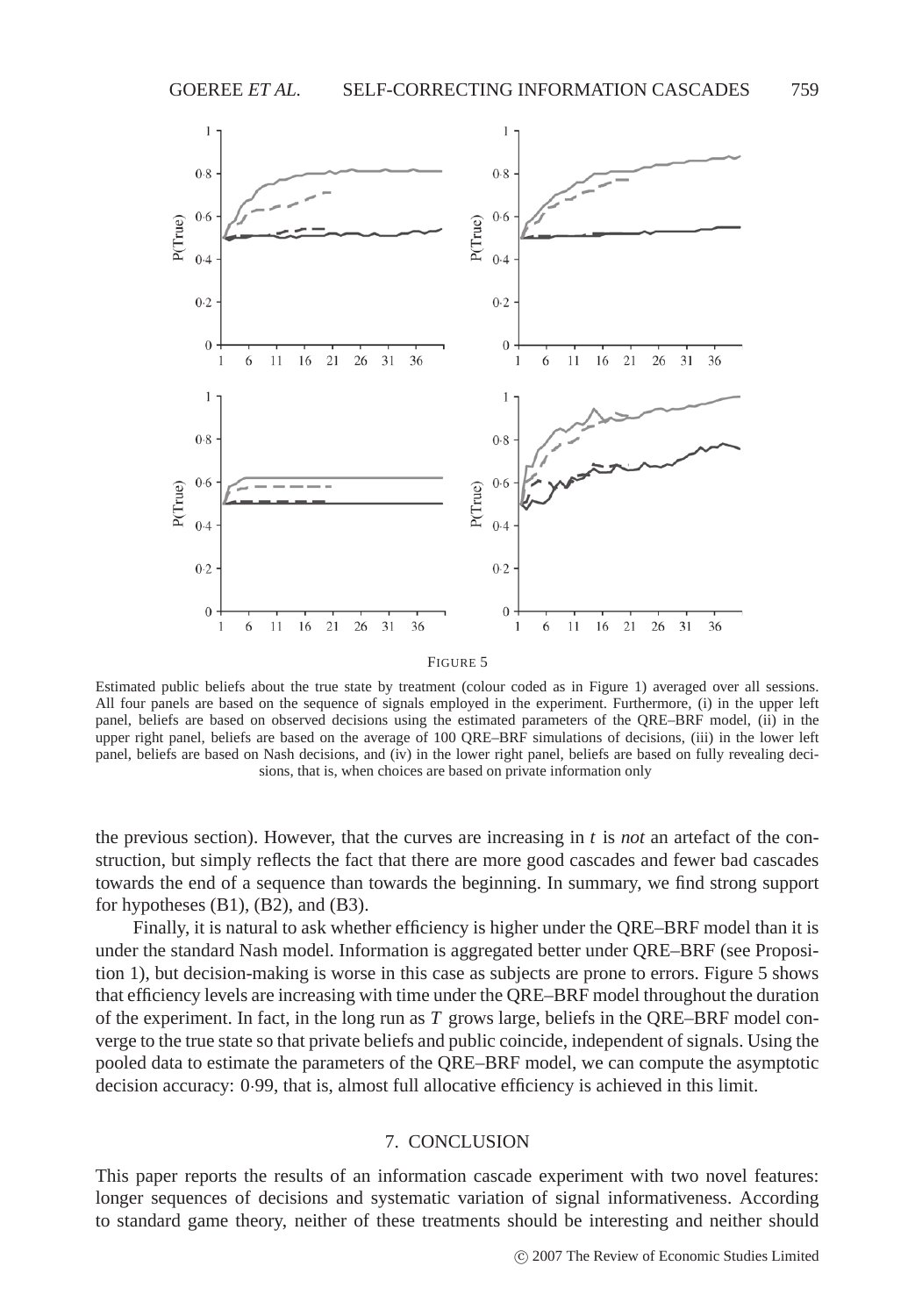produce significantly different results. We find, however, that both of these treatment effects are strong and significant, with important implications for social learning, information aggregation, and efficiency.

The longer sequences have several interesting features. First, there is almost a complete absence of pure cascades, a proliferation of temporary cascades, including many repeated, reversed, and self-correcting cascades. Standard theory predicts that longer sequences will have more permanent cascades, and that temporary, repeated, reversed, and self-corrected cascades never occur. Relatively uninformative signals lead to less stable dynamics, in the sense that cascades are much shorter, more frequent, and reverse more often. These subtle but important features of the dynamics are impossible to detect in the short sequences employed in previous experiments.

To explain the observed features of the dynamics and the dependence on signal informativeness, we consider the logit QRE. In addition, we apply QRE as a structural model to estimate base rate neglect and to test for heterogeneity in levels of rationality. We find both to be significant factors in observed behaviour. In particular, subjects tend to overweight their signals, or, alternatively, underweight the public prior generated by past publicly observed choices.

Our experimental results confirm a wide range of hypotheses about the number and frequency of different kinds of cascades, efficiency, and belief dynamics. Most of these hypotheses follow logically from the informativeness of signals and the basic property of QRE: deviations from rationality occur, their likelihood is inversely related to their cost, and decision-makers correctly believe that other decision-makers behave this way. In the context of information cascades, this implies that cascade breakers more often than not hold contrary signals, and, hence, that deviations from cascades can be highly informative. Learning continues in a QRE even after a cascade forms or breaks, and temporary, repeated, reversed, and self-correcting cascades arise as equilibrium phenomena. While standard cascade theory predicts that learning ceases after a few initial decisions, our data show that information is continuously being aggregated, providing evidence for the QRE prediction that for long enough sequences public beliefs would be approximately correct.

### APPENDIX: PROOF OF PROPOSITION 1

*Proofs of* (i) *and* (ii). The proof of (i) is by induction. Recall that  $p_1 = \frac{1}{2}$ , so we only need to show that  $0 < p_t < 1$  implies  $0 < p_t < p_t^+ < 1$ . Equation (2.4) can be expanded as

$$
p_t^+ = \frac{qp_t(1 - F_\lambda(1 - 2\pi_t^a)) + (1 - q)p_t(1 - F_\lambda(1 - 2\pi_t^b))}{(qp_t + (1 - q)(1 - p_t))(1 - F_\lambda(1 - 2\pi_t^a)) + ((1 - q)p_t + q(1 - p_t))(1 - F_\lambda(1 - 2\pi_t^b))},
$$
(A.1)

with  $1 > \pi_t^a > \pi_t^b > 0$  defined in (2.1) and (2.2), and  $F_{\lambda}(x) = 1/(1 + \exp(-\lambda x))$  the logistic distribution with parameter  $\lambda$  and support  $(-\infty, \infty)$ . Since  $\frac{1}{2} < q < 1$  and  $0 < p_t < 1$  by assumption, the denominator excee  $p_t^+ < 1$ . A direct computation shows

$$
p_t^+ - p_t = \frac{p_t(1 - p_t)(2q - 1)(F_\lambda(1 - 2\pi_t^b) - F_\lambda(1 - 2\pi_t^a))}{(qp_t + (1 - q)(1 - p_t))(1 - F_\lambda(1 - 2\pi_t^a)) + ((1 - q)p_t + q(1 - p_t))(1 - F_\lambda(1 - 2\pi_t^b))},\tag{A.2}
$$

which is strictly positive because  $\pi_t^a > \pi_t^b$ . The proof that  $0 < p_t^- < p_t$  is similar.  $\parallel$ 

*Proofs of* (iii) *and* (iv). Let  $\ell_t = (1 - p_t)/p_t$  denote the likelihood ratio that *B* is correct. For all  $t \in \mathcal{T}$  we have

$$
E(\ell_{t+1} \mid \omega = A, \ell_t) = \ell_t,\tag{A.3}
$$

that is, the likelihood ratio constitutes a martingale, a basic property of Bayesian updating. Note that  $p_t$  is a strictly convex transformation of the likelihood ratio ( $p_t = (\ell_t + 1)^{-1}$ ), so

$$
E(p_{t+1} \mid \omega = A, p_t) = E((\ell_{t+1} + 1)^{-1} \mid \omega = A, \ell_t) > (E(\ell_{t+1} + 1 \mid \omega = A, \ell_t))^{-1} = p_t,
$$
 (A.4)

c 2007 The Review of Economic Studies Limited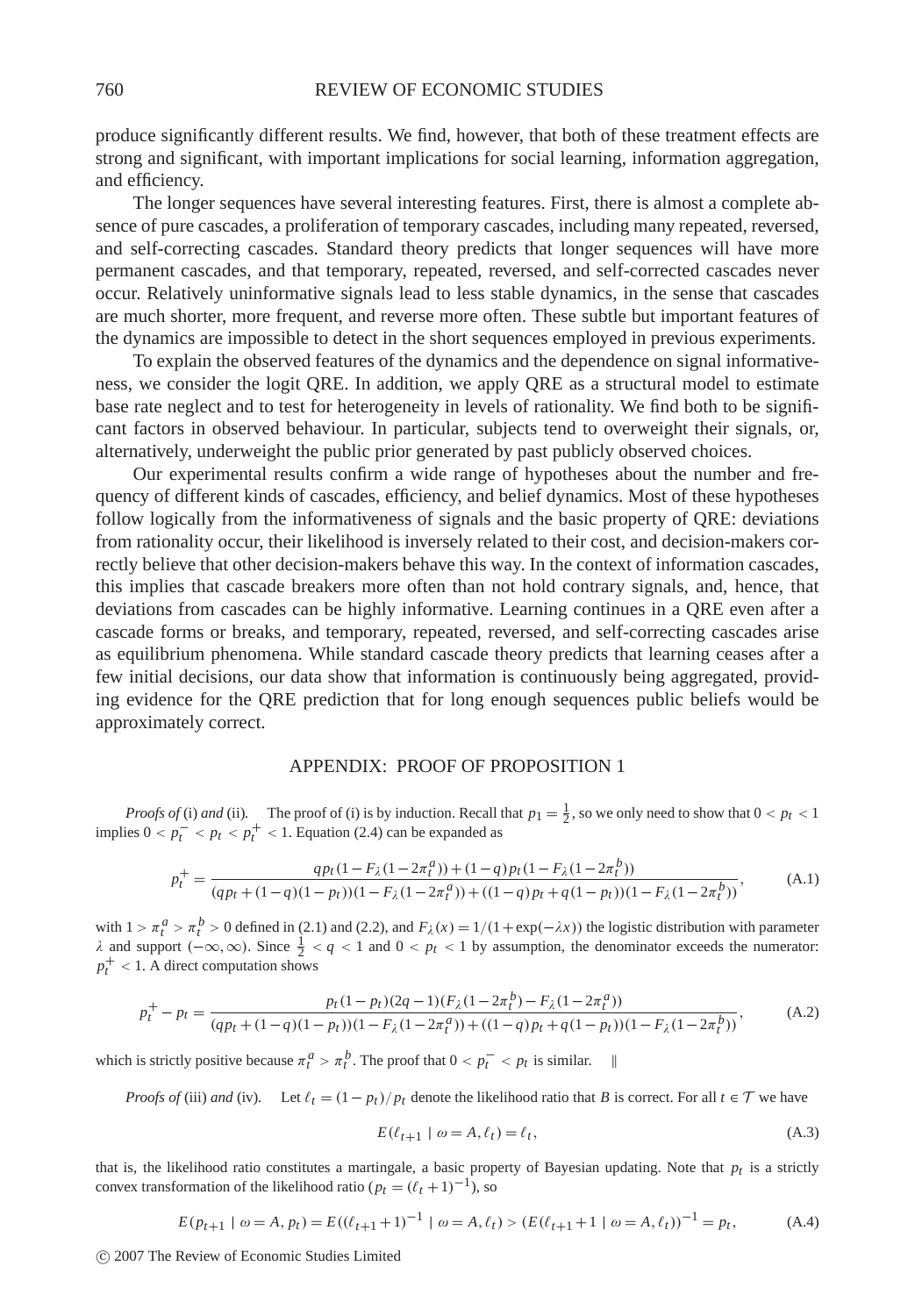by Jensen's inequality and the fact that  $\ell_t^+ \neq \ell_t^-$ , see (ii). We sketch the proof of (iv). See Goeree, Palfrey and Rogers (2006) for proof details, and Smith and Sørensen (2000) for a similar argument if there are continuous signals with unbounded beliefs. First, limit points of the stochastic belief process  $\{p_t\}_{t=1,2,...}$  have to be invariant under the belief updating process. But (ii) implies that  $p_{t+1} \neq p_t$  when  $p_t \neq \{0,1\}$ , so the only invariant points are 0 and 1. Next, the martingale convergence theorem implies that  $\ell_t$  converges almost surely to a limit random variable  $\ell_\infty$  with finite expectation. Hence,  $\ell_{\infty} < \infty$  with probability 1, which implies that  $p_{\infty} > 0$  with probability 1 and  $p_t$  thus converges to 1 almost surely.  $\parallel$ 

*Acknowledgements.* Financial support from the National Science Foundation (SES-0551014 and SES-0079301) and the Alfred P. Sloan Foundation is gratefully acknowledged. The theory and experimental design was partially completed, and pilot experiments were conducted in collaboration with Richard McKelvey, who died in April 2002. He is not responsible for any errors in the paper. We acknowledge helpful comments from Boğacen Çelen, Terry Sovinsky, three anonymous referees, the managing editor, seminar participants at GREQAM, Harvard University, Johns Hopkins University, NYU, Penn State University, Princeton University, UCLA, Universitat Autonoma de Barcelona, University of Edinburgh, Washington University, the 2003 annual meeting of ESA in Pittsburgh, the 2003 Malaga Workshop on Social Choice and Welfare Economics, the 2003 SAET meetings in Rhodos, the 2003 ESSET meetings in Gerzensee, the 2004 PIER conference on Political Economy, and the 2004 Summer Festival on Game Theory at Stony Brook.

#### **REFERENCES**

- ANDERSON, L. (2001), "Payoff Effects in Information Cascade Experiments", *Economic Inquiry*, **39** (4), 609–615.
- ANDERSON, L. and HOLT, C. (1997), "Information Cascades in the Laboratory", *American Economic Review*, **87** (5), 847–862.
- BANERJEE, A. (1992), "A Simple Model of Herd Behavior", *Quarterly Journal of Economics*, **107**, 797–817.
- BIKHCHANDANI, S., HIRSHLEIFER, D. and WELCH, I. (1992), "A Theory of Fads, Fashion, Custom, and Cultural Change as Information Cascades", *Journal of Political Economy*, **100** (October), 992–1026.
- CAMERER, C. (1995), "Individual Decision Making", in J. Kagel and A. Roth (eds.) *The Handbook of Experimental Economics* (Princeton: Princeton University Press) 587–703.
- CAMERER, C., HO, T. and CHONG, J. (2004), "A Cognitive Hierarchy Model of Behavior in Games", *Quarterly Journal of Economics*, **119** (3), 861–898.
- ÇELEN, B. and KARIV, S. (2004), "Distinguishing Informational Cascades from Herd Behavior in the Laboratory", *American Economic Review*, **94** (3), 484–497.
- ÇELEN, B., KARIV, S. and SCHOTTER, A. (2005), "An Experimental Test of Advice and Social Learning" (Working Paper, New York University).
- CHOI, S., GALE, D. and KARIV, S. (2005), "Learning in Networks: An Experimental Study" (Working Paper, New York University).
- CIPRIANI, M. and GUARINO, A. (2005), "Herd Behavior in a Laboratory Financial Market", *American Economic Review*, **95** (5), 1427–1443.
- DOMINITZ, J. and HUNG, A. (2004), "Homogeneous Actions and Heterogeneous Beliefs: Experimental Evidence on the Formation of Information Cascades" (Working Paper, Carnegie Mellon University).
- DREHMANN, M., OECHSSLER, J. and ROIDER, S. (2005), "Herding and Contrarian Behavior in Financial Markets: An Internet Experiment", *American Economic Review*, **95** (5), 1403–1426.
- EDWARDS, W. (1968), "Conservatism in Human Information Processing", in B. Kleinmuntz (ed.) *Formal Representation of Human Judgement* (New York: Wiley) 17–52.
- GOEREE, J., HOLT, C. and PALFREY, T. (2005), "Regular Quantal Response Equilibrium", *Experimental Economics*, **8** (4), 347–367.
- GOEREE, J., PALFREY, T. and ROGERS, B. (2006), "Social Learning with Private and Common Values", *Economic Theory*, **28** (2), 245–264.
- GRIFFIN, D. and TVERSKY, A. (1992), "The Weighting of Evidence and the Determinants of Confidence", *Cognitive Psychology*, **24** (3), 411–435.
- HUCK, S. and OECHSSLER, J. (2000), "Informational Cascades in the Laboratory: Do They Occur for the Right Reasons?", *Journal of Economic Psychology*, **21** (6), 661–671.
- HUNG, A. and PLOTT, C. (2001), "Information Cascades: Replication and an Extension to Majority Rule and Conformity-Rewarding Institutions", *American Economic Review*, **91** (5), 1508–1520.
- KAHNEMAN, D. and TVERSKY, A. (1973), "On the Psychology of Prediction", *Psychological Review*, **80** (4), 237–251.
- KARIV, S. (2005), "Overconfidence and Information Cascades" (Working Paper, University of California, Berkeley,  $(A)$ .
- KÜBLER, D. and WEIZSÄCKER, G. (2004), "Limited Depth of Reasoning and Failure of Cascade Formation in the Laboratory", *Review of Economic Studies*, **71** (2), 425–441.
- KÜBLER, D. and WEIZSÄCKER, G. (2005), "Are Longer Cascades More Stable?", *Journal of the European Economic Association (Papers and Proceedings)*, **3** (2–3), 330–339.
- MCKELVEY, R. and PALFREY, T. (1995), "Quantal Response Equilibria in Normal Form Games", *Games and Economic Behavior*, **10**, 6–38.